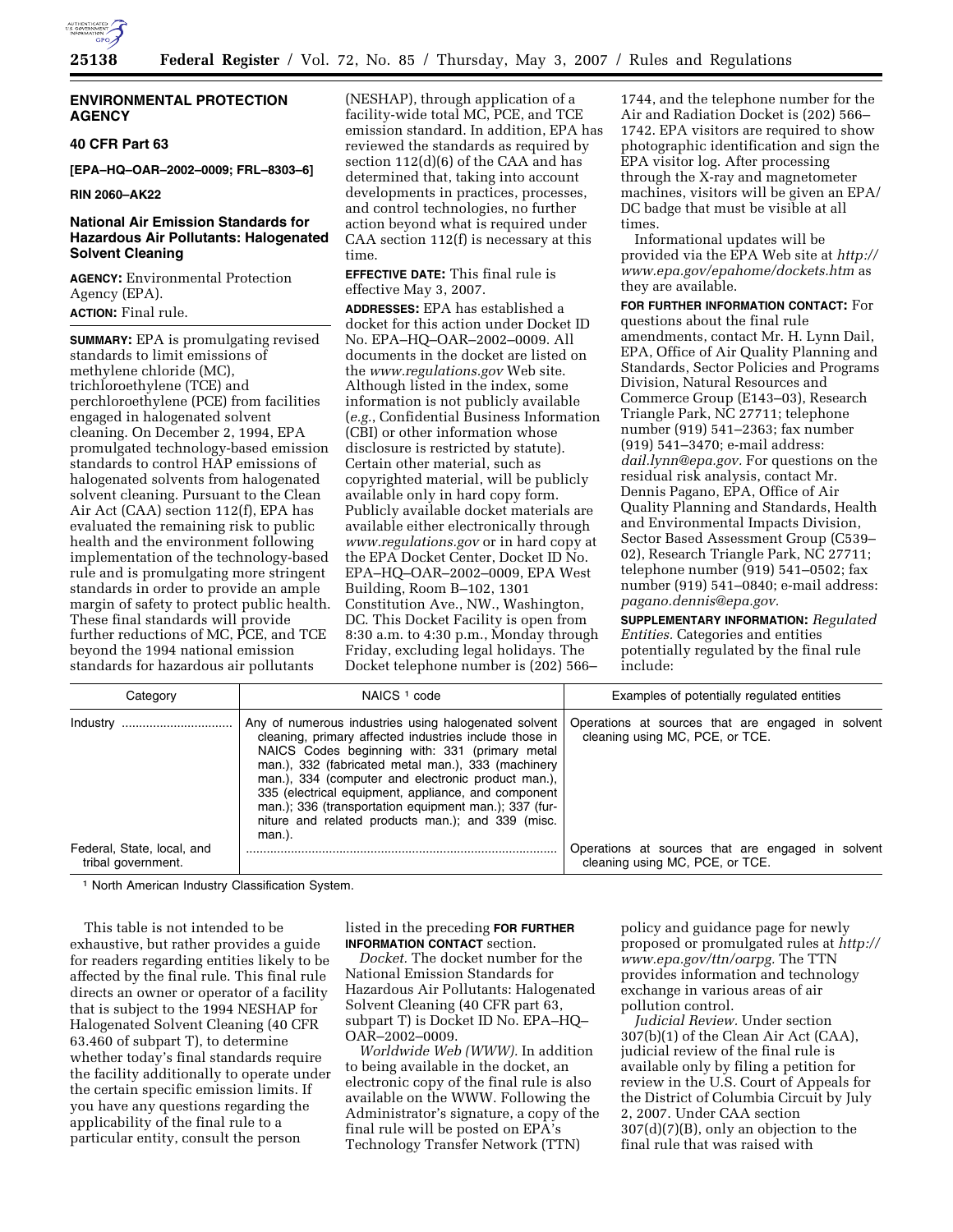reasonable specificity during the period for public comment can be raised during judicial review. Moreover, under CAA section 307(b)(2), the requirements established by this final action may not be challenged separately in any civil or criminal proceedings brought by EPA to enforce these requirements.

Section 307(d)(7)(B) of the CAA further provides a mechanism for EPA to convene a proceeding for reconsideration, ''if the person raising the objection can demonstrate to the EPA that it was impracticable to raise such an objection [within the period for public comment] or if the grounds for such objection arose after the period for public comment (but within the time specified for judicial review) and if such objection is of central relevance to the outcome of the rule.'' Any person seeking to make such a demonstration to the EPA should submit a Petition for Reconsideration to the Office of the Administrator, U.S. EPA, Room 3000, Ariel Rios Building, 1200 Pennsylvania Ave., NW., Washington, DC 20460, with a copy to both the person(s) listed in the preceding **FOR FURTHER INFORMATION CONTACT** section, and the Associate General Counsel, Air and Radiation Law Office, Office of General Counsel (Mail Code 2344A), U.S. EPA, 1200

Pennsylvania Ave., NW., Washington, DC 20004.

*Outline.* The information presented in this Preamble is organized as follows:

- I. Background
	- A. What is the statutory authority for this action?
	- B. What is halogenated solvent cleaning?
	- C. What are the health effects of
	- halogenated solvent cleaning? D. What does the 1994 halogenated solvent cleaning NESHAP require?
- II. Summary of the Proposed Rule
	- A. Issuance of the Notice of Data Availability (NODA)
- III. Summary of the Final Rule
- A. What does the final rule require?
- 1. What are the requirements for
- halogenated solvent cleaning machines? 2. What are the requirements for
- halogenated solvent cleaning machines at military depot maintenance facilities?
- 3. What are the requirements for continuous web cleaners and halogenated solvent cleaning machines at narrow tube manufacturing and aerospace industries?
- B. What is the rationale for the final rule?
- 1. Revision of the Baseline Risk Estimate
- 2. Rationale for the 60,000 kg/yr MC Equivalent Emission Limit
- 3. Rationale for the Requirements for Halogenated Solvent Cleaning Machines at Military Depot Maintenance Facilities.
- 4. Rationale for Our Decisions Regarding Continuous Web Cleaners and Halogenated Solvent Cleaning Machines at Narrow Tube Manufacturing and Aerospace Facilities
- C. What is the compliance schedule?
- D. What is the final decision on the applicable unit risk value?
- E. What is EPA's finding on the Section 112(d)(6) review requirements?
- IV. Responses to Significant Comments A. Significant Comments on the Proposal
- 1. Emission Limit Option 1 or Option 2
- 2. Equation for MC Equivalents
- 3. Use of CalEPA or OPPTS URE for Implementation of the Emission Limit 4. Compliance Deadline
- 5. Applicability of Control Requirements
- 6. Costs Associated With Compliance
- 7. General Comments
- V. Responses to Significant Comments on EPA's December 14, 2006, Notice of Data Availability (NODA)
	- A. Emission Limits
- B. Cost Impacts
- C. Compliance Schedule
- VI. Impacts
- VII. Statutory and Executive Order Reviews A. Executive Order 12866: Regulatory Planning and Review
	- B. Paperwork Reduction Act
	- C. Regulatory Flexibility Act
	- D. Unfunded Mandates Reform Act
	- E. Executive Order 13132: Federalism
	- F. Executive Order 13175: Consultation and Coordination With Indian Tribal
	- Governments G. Executive Order 13045: Protection of Children From Environmental Health and Safety Risks
	- H. Executive Order 13211: Actions Concerning Regulations That Significantly Affect Energy Supply, Distribution, or Use
	- I. National Technology Transfer Advancement Act
	- J. Congressional Review Act

#### **I. Background**

*A. What is the statutory authority for this action?* 

Section 112 of the CAA establishes a comprehensive regulatory process to address emissions of hazardous air pollutants (HAP) from stationary sources. In accordance with CAA section 112(c), EPA identifies categories and subcategories of sources emitting one or more of the HAP listed in CAA section 112(b). CAA section 112(d) then requires us to promulgate national technology-based emission standards for each category of sources that emits or has the potential to emit any single HAP at a rate of ten tons or more per year or any combination of HAP at a rate of 25 tons or more per year (known as ''major sources''), as well as for certain area sources emitting less than those amounts. For major sources, these technology-based standards must reflect the maximum reductions of HAP achievable (after considering cost, energy requirements, and non-air health and environmental impacts) and are commonly referred to as maximum achievable control technology (MACT)

standards. For area sources, CAA section 112(d)(5) provides that the standards may reflect generally available control technology or management practices in lieu of MACT, and are commonly referred to as generally available control technology (GACT) standards.

In what we refer to as the ''technology review'', CAA section 112(d)(6) then requires EPA to review the CAA section 112(d) standards and to revise them ''as necessary, taking into account developments in practices, processes and control technologies,'' no less frequently than every 8 years.

The residual risk review is described in section 112(f) of the CAA. EPA prepared a Report to Congress discussing (among other things) methods of calculating risk posed (or potentially posed) by sources after implementation of the MACT standards, the public health significance of those risks, the means and costs of controlling them, actual health effects to persons in proximity to emitting sources, and recommendations as to legislation regarding such remaining risk. The EPA prepared and submitted this report (''Residual Risk Report to Congress,'' EPA–453/R–99–001) in March 1999. The Congress did not act on any of the recommendations in the report; thereby, triggering the second stage of the standard-setting process, the residual risk phase.

 $C\overline{A}A$  section 112(f)(2) requires us to determine whether additional standards are ''required in order to provide an ample margin of safety to protect public health.'' If the MACT standards for a HAP ''classified as a known, probable, or possible human carcinogen do not reduce lifetime excess cancer risks to the individual most exposed to emissions from a source in the category or subcategory to less than 1-in-amillion,'' EPA must promulgate residual risk standards for the source category (or subcategory) as necessary to provide an ample margin of safety. EPA's framework for making ample margin of safety determinations under CAA section 112(f)(2) is provided in the Benzene NESHAP (54 FR 38044, September 14, 1989) which was codified by Congress in CAA section 112(f)(2)(B). The EPA also must promulgate more stringent standards to prevent an adverse environmental effect (defined in CAA section  $112(a)(7)$  as "any significant and widespread adverse effect \* \* \* to wildlife, aquatic life, or other natural resources, including adverse impacts on populations of endangered or threatened species or significant degradation of environmental quality over broad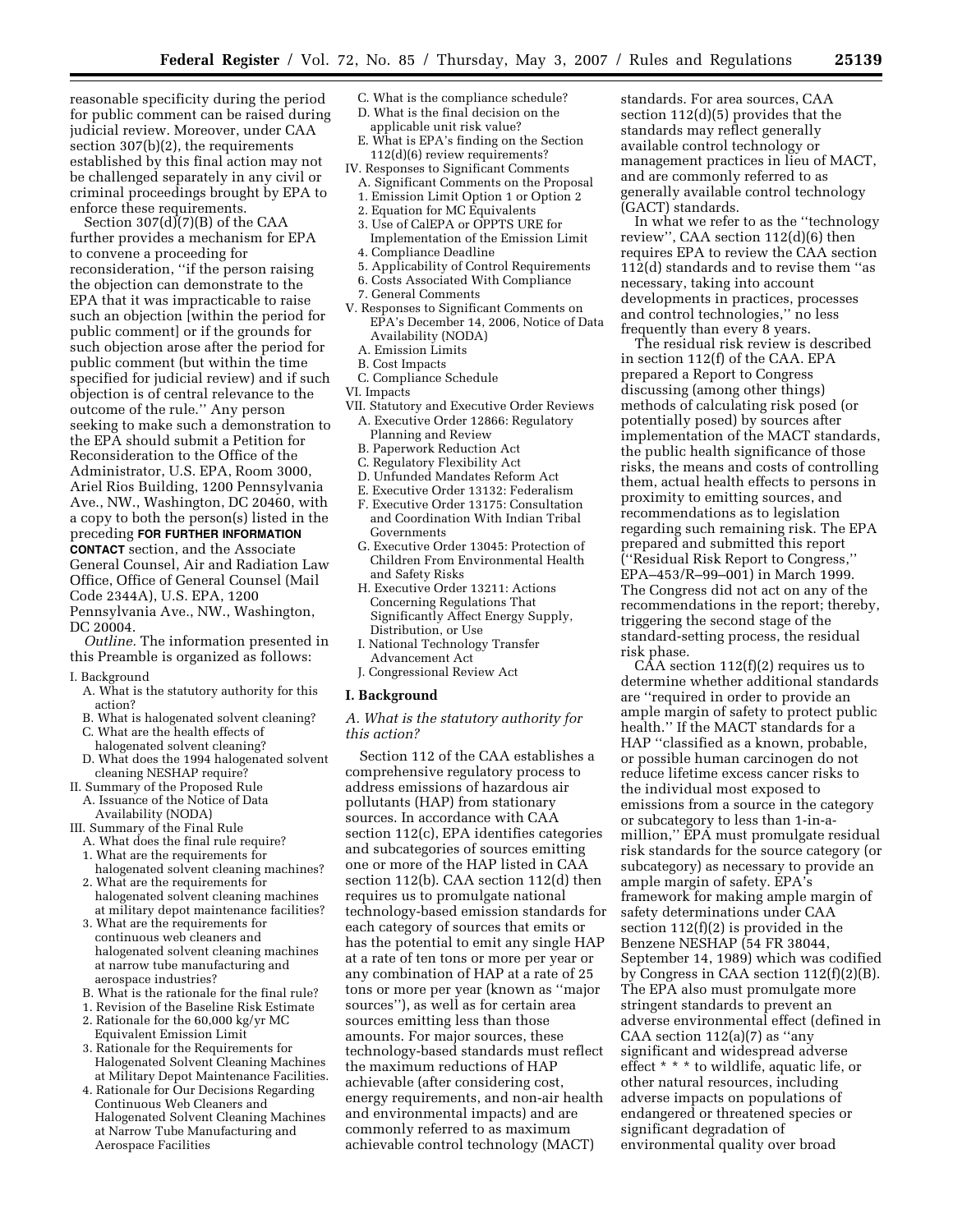areas.''), but must consider costs, energy, safety, and other relevant factors in doing so.

### *B. What is halogenated solvent cleaning?*

Halogenated solvent cleaning machines use the halogenated solvents methylene chloride (MC), perchloroethylene (PCE), trichloroethylene (TCE), or 1,1,1, trichloroethane (TCA) and halogenated solvent blends or their vapors to remove soils such as grease, oils, waxes, carbon deposits, fluxes, and tars from metal, plastic, fiberglass, printed circuit boards, and other surfaces. Halogenated solvent cleaning is typically performed prior to processes such as painting, plating, inspection, repair, assembly, heat treatment, and machining. Types of solvent cleaning machines include, but are not limited to, batch vapor, in-line vapor, in-line cold, and batch cold solvent cleaning machines. Buckets, pails, and beakers with capacities of 7.6 liters (2 gallons) or less are not considered solvent cleaning machines.

Halogenated solvent cleaning does not constitute a distinct industrial category, but is an integral part of many major industries. The five 3-digit NAICS Codes that use the largest quantities of halogenated solvents for cleaning are NAICS 337 (furniture and related products manufacturing), NAICS 332 (fabricated metal manufacturing), NAICS 335 (electrical equipment, appliance, and component manufacturing), NAICS 336 (transportation equipment manufacturing), and NAICS 339 (miscellaneous manufacturing). Additional industries that use halogenated solvents for cleaning include NAICS 331 (primary metals), NAICS 333 (machinery), and NAICS 334 (electronic equipment manufacturing). Non-manufacturing industries such as railroad (NAICS 482), bus (NAICS 485), aircraft (NAICS 481), and truck (NAICS 484) maintenance facilities; automotive and electric tool repair shops (NAICS 811); and automobile dealers (NAICS 411) also use halogenated solvent cleaning machines. We estimated that there were approximately 16,400 batch vapor, 8,100 in-line, and perhaps as many as 100,000 batch cold cleaning machines in the U.S. prior to promulgation of the MACT standards. More recent information shows that the current number of cleaning machines is much lower than these pre-MACT estimates. We currently estimate the number of sources in this source category to be about 3,800 cleaning machines located at 1,900 facilities in the U.S. This estimate is based on

information we collected in 1998 and reflects the decreases in HAP emissions and demand that were expected due to implementation of MACT control technologies and work practice standards. Information suggesting that further decreases in solvent usage and therefore, solvent emissions, have occurred in the post-MACT implementation years may reflect that either the number of sources in the source category have declined or that sources are implementing methods to recycle more solvent, resulting in reduced emissions and some cost savings.

''Solvent cleaning machine'' is defined in the **Federal Register**, 40 Code of Federal Regulations (CFR) § 63.461. Solvent cleaning machine types such as batch cleaners and in-line cleaners are also described. Both cleaner types can be designed to use either solvent at room temperature (cold cleaners) or solvent vapor (vapor cleaners).

Continuous web cleaners are a subset of in-line cleaners that are used to clean products such as films, sheet metal, and wire in rolls or coils. The workload is uncoiled and conveyorized throughout the cleaning machine at speeds in excess of 11 feet per minute and recoiled or cut as it exits the machine. Emission points from continuous cleaners are similar to emission points from other inline cleaners. Continuous cleaners are semi-enclosed, with emission points where the workload enters and exits the machine. Squeegee rollers reduce carry out emissions by removing excess solvent from the exiting workload. Some continuous machines have exhaust systems similar to those used with some other in-line cleaners.

#### *C. What are the health effects of halogenated solvent cleaning?*

MC, PCE, TCA, and TCE are the primary halogenated solvents used for solvent cleaning. The health effects of these four solvents were described in the proposed rule of August 17, 2006 (71 FR 47680), which is available for review in docket EPA–HQ–OAR–2002– 0009. All four produce acute and/or chronic non-cancer health effects at sufficient concentrations; three of the four have been classified as probable or possible human carcinogens by either EPA or other governmental or international agencies. Carbon tetrachloride and chloroform are no longer used as degreasing solvents; therefore, their health effects were not discussed in the proposed rule.

The Agency's Integrated Risk Information System's (IRIS) toxicological reviews of PCE, TCE and

MC are currently being developed or revised. The current schedule indicates that the new or final IRIS toxicological reviews of the carcinogens PCE, TCE and MC are not expected until late 2008 for PCE, mid 2009 for MC, and late 2010 for TCE. A publicly available draft revised toxicological review of the noncarcinogenic HAP TCA, has been released for external peer review. A final revised IRIS toxicological review of TCA is not expected until late 2007. The National Research Council (NRC) released a report in 2006 that described their findings after a comprehensive review of the health effects of TCE, focusing on critical issues in developing an objective, realistic, and scientifically based health risk assessment for TCE. This report is available at *http:// www.nas.edu/catalog/11707.html.*  Toxicity or status information for the four HAPs may be obtained from the following Web sites: EPA's Toxicity database at *http://www.epa.gov/ttn/atw/ toxsource/table1.pdf* shows the benchmarks for the four HAPs used in the risk assessment. Specific information underlying the values used may be found at the following locations: California EPA's Web site at *http:// www.oehha.ca.gov/air/hot—spots/ index.html* has the background information on PCE and TCE used to develop the cancer potency values.

The Agency for Toxic Substances and Disease Registry's Web site at *http:// www.atsdr.cdc.gov/toxpro2.html* has the background information used to develop the non-cancer values for MC and PCE.

EPA's IRIS Web site at *http:// www.epa.gov/iris/index.html* provides the information supporting the cancer potency value for MC.

Status reports for IRIS chemical reassessments, (*i.e.*, TCA) are available at *http://cfpub.epa.gov/iristrac/ index.cfm.* 

## *D. What does the 1994 halogenated solvent cleaning NESHAP require?*

On December 2, 1994, we promulgated national emission standards for halogenated solvent cleaning (59 FR 61801, (December 2, 1994)) and required existing sources to comply with the national emission standards by December 2, 1996.

The promulgated standards in 40 CFR Subpart T include multiple alternatives to allow owners or operators maximum compliance flexibility. The final rules for the halogenated solvent cleaning source category are available in the docket, EPA–HA–OAR–2002–0009.

#### **II. Summary of the Proposed Rule**

The August 17, 2006 proposed rule would have required all owners and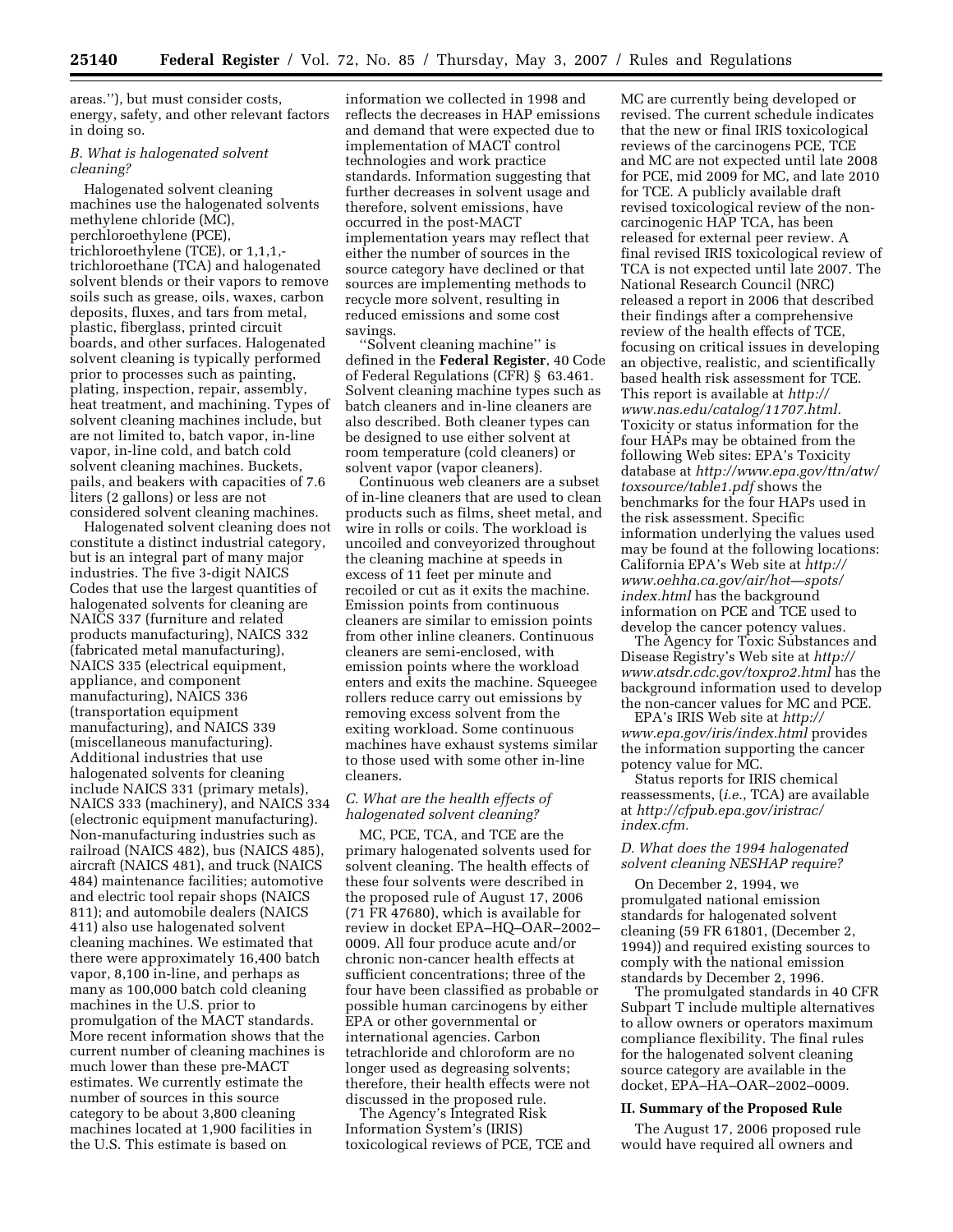operators of halogenated solvent cleaning machines that are subject to the 1994 NESHAP (40 CFR Part 63, subpart T), except for cold batch area source cleaning machines subject to GACT, to comply with a facility-wide solvent emission limit, summarized in Table 1 of this Preamble. As proposed, the standards would be in addition to the requirements of the 1994 NESHAP.

Specifically, we co-proposed two facility-wide emission limits for facilities that use multiple HAP

solvents, 25,000 kg/yr and 40,000 kg/yr of MC equivalent emissions, and solicited comments on which of these two options would be the most appropriate. We developed a method for facilities using multiple HAP solvents to determine their emission limit by calculating their MC-equivalent emissions using the toxicity-weighting equation, which is shown as equation 1, below. We proposed that where more than one halogenated solvent is used at a facility, the owner or operator would

be required to calculate the facility's weighted halogenated solvent cleaning emissions using equation 1 and to comply with the limit in the last row of Table 1 of this Preamble. For owners or operators of facilities that use a single halogenated solvent (MC, TCE or PCE), we proposed that the owner or operator of each affected facility would be required to ensure that its emissions of the single halogenated solvent would not exceed the single-solvent limits specified in Table 1 of this Preamble.

### TABLE 1.—SUMMARY OF THE PROPOSED FACILITY-WIDE ANNUAL EMISSION LIMITS

| Solvents emitted                                                                  | Proposed facility-wide<br>annual emission limits in<br>kg/yr—option 1 | Proposed facility-wide<br>annual emission limits in<br>kg/yr—option 2 |
|-----------------------------------------------------------------------------------|-----------------------------------------------------------------------|-----------------------------------------------------------------------|
| PCE only<br>TCE only                                                              | $a$ 3,200 $b$ (26,700)<br>10.000                                      | $^{\circ}$ 2,000 $^{\circ}$ (16,700)<br>6.250                         |
| MC only<br>Multiple solvents—Calculate the MC-weighted emissions using equation 1 | 40.000<br>40.000                                                      | 25,000<br>25,000                                                      |

a PCE emission limit calculated using California EPA (CalEPA) Unit Risk Estimate (URE).<br><sup>b</sup> PCE emission limit calculated using the EPA Office of Prevention, Pesticides and Toxic Substances (OPPTS) Unit Risk Estimate (URE)

#### *Equation 1:*

(kgs/yr of PCE emissions x A)+(kgs/yr of TCE emissions  $x B$ ) + (kgs/yr of MC emissions) = MC weighted emissions in kgs/yr

In equation 1, the facility emissions of PCE and TCE are weighted according to their carcinogenic potency relative to that of MC. Thus, ''A'' in the equation is the ratio of the cancer unit risk estimate (URE) for PCE to the URE for MC, and the ''B'' in the equation is the ratio of the URE for TCE to the URE for MC. Because the IRIS assessment for PCE is in process, we requested comment on the use of the CalEPA URE, the OPPTS URE, or other values in deriving the PCE emission limit for the final rule. See 71 FR 47680. As explained in our proposal, the value of " $\overrightarrow{A}$ " would be 1.5 or 12.5, depending on whether we used the OPPTS URE or the CalEPA URE value for PCE. The value for ''B'' is 4.25. At proposal, we stated that there may be other approaches for deriving emissions standards for facilities that use multiple HAP. We requested comment on other possible methods for establishing emission limits at facilities using more than one of the listed HAP solvents.

Further, at proposal we presented and discussed our evaluation of four other emission limits that would reduce residual risk. These emission limits are summarized below:

<bullet≤ 100,000 level—Sources would reduce MC-equivalent emissions to no more than 100,000 kg/yr (220,000 lbs/yr).

<bullet≤ 60,000 level— Sources would reduce MC-equivalent emissions to no more than 60,000 kg/yr (132,000 lbs/yr). <bullet<sup>≤</sup>15,000 level— Sources

would reduce MC-equivalent emissions to no more than 15,000 kg/yr (33,000

lbs/yr). <bullet<sup>≤</sup>6,000 level—Sources would reduce MC-equivalent emissions to no more than 6,000kg/yr (13,200 lbs/yr). See 71 FR 47680–81 for further discussion of these four emission levels.

We proposed a compliance deadline of two years after the effective date of the final rule for existing sources by resolving the seemingly conflicting provisions of section 112(f)(4)(A) and 112(i), and by determining that CAA section 112(i) was the controlling provision for compliance deadlines for existing sources with regard to standards promulgated under CAA section  $112(f)(2)$ . This proposal was based on our belief that the proposed compliance date was realistic for any affected facility that has to plan a control strategy, purchase and install the control device(s), and bring the control device(s) online.

See 71 FR 47683–84 for a complete discussion of the proposed facility-wide solvent emission limit, compliance options, and our rationale for proposing the facility-wide solvent emission limit.

## *A. Issuance of the Notice of Data Availability (NODA)*

We received comments on the proposed rule from industry, states, solvent manufacturers, industry associations and district air associations. Industry's comments were primarily submitted by four specific sectors: Narrow tubing manufacturing

facilities, facilities that manufacture specialized products requiring continuous web cleaning, aerospace manufacturing and maintenance facilities, and military depot maintenance facilities. Additional comments were submitted by facilities that use multiple halogenated solvent cleaning machines. Comments and data submitted by the four industry sectors focused on the unique nature and size of the halogenated solvent cleaning machines they use in their cleaning operations. These data and information were otherwise not available to EPA at proposal. The commenters expressed concern about their ability to comply with the proposed emission limits because of technical and economic difficulties. They also expressed an inability to meet the proposed compliance deadline. Based on these comments and our desire to reconcile these concerns, we issued a Notice of Data Availability (NODA) on December 14, 2006 (71 FR 75182). In addition, in order to have adequate time to address these concerns, we asked for and received an extension of our December 15, 2006 court-ordered promulgation deadline to April 16, 2007. The NODA was intended to gather more information, especially from these four industry sectors, on the availability of technology or methods to meet the proposed emission limits, the costs to achieve the proposed emission limits, and the time required to achieve the proposed emission limits.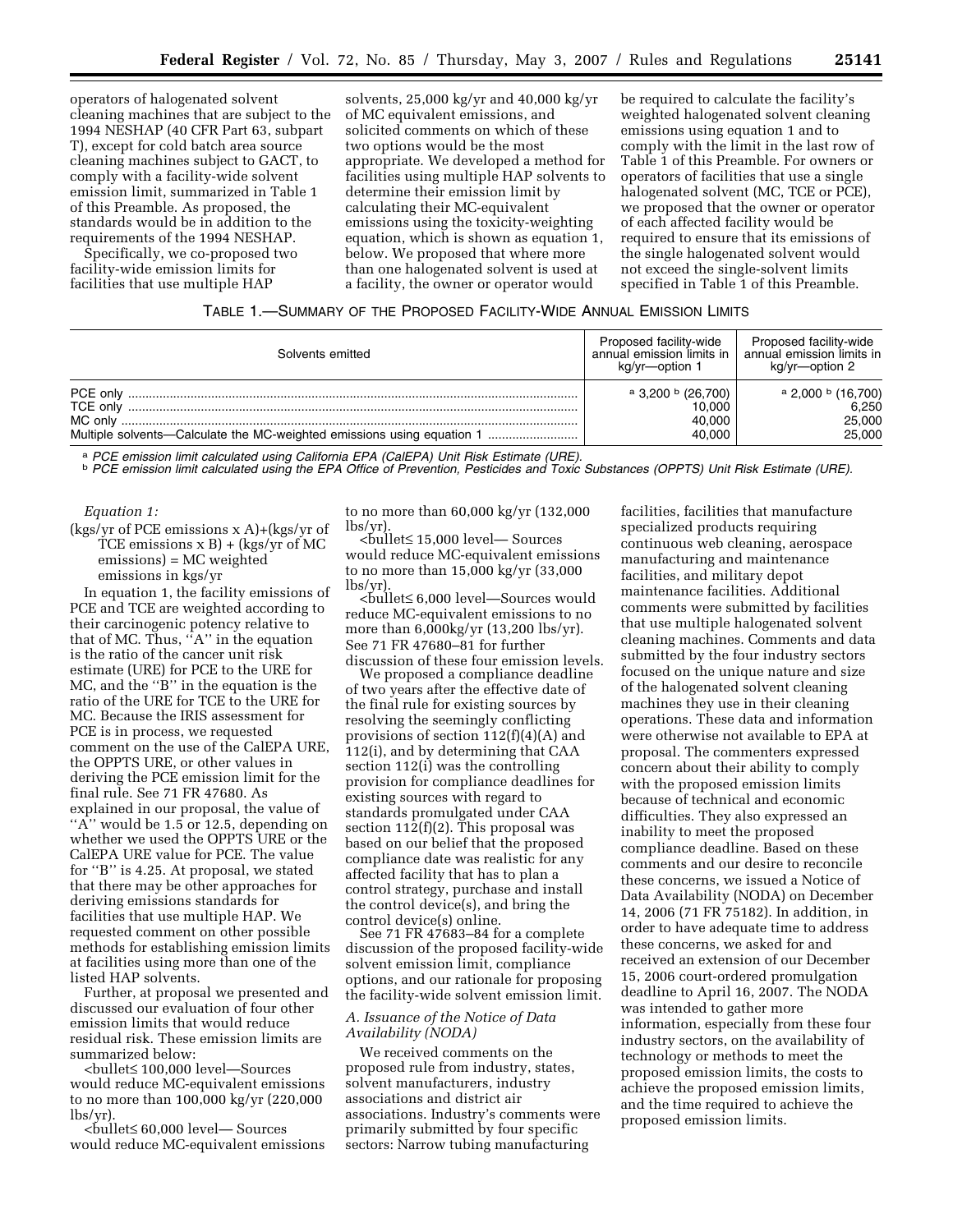As a result of the NODA, EPA received significant comments from responders associated with the abovenoted industries, industry associations, and commenters that were not associated with the above-noted industries. They provided additional data and information that were directly relevant to the promulgation of the proposed facility-wide emission limits. These data and information were otherwise not available to EPA at proposal. A more complete description of the comments received may be found in section V of this Preamble and in the docket for this rule.

### **III. Summary of Final Rule**

### *A. What does the final rule require?*

Using the data from comments on the proposal and NODA, we re-evaluated the costs and technical feasibility of complying with the proposed emission limits. The re-analysis resulted in a final rule that changed from what we proposed, especially for four industry sectors: narrow tubing manufacturing facilities, facilities that manufacture specialized products requiring continuous web cleaning, aerospace manufacturing and maintenance facilities, and military depot maintenance facilities.

1. What are the requirements for Halogenated Solvent Cleaning Machines?

EPA is promulgating a facility-wide emission limit of 60,000 kg/yr MC equivalent, as shown in Table 2 of this Preamble, applicable to all existing halogenated solvent cleaning machines with the exception of halogenated solvent cleaning machines used by the

following industries: Facilities that manufacture narrow tubing, facilities that manufacture specialized products requiring continuous web cleaning, aerospace manufacturing and maintenance facilities, and military depot maintenance facilities.

This final rule also requires owners or operators of halogenated solvent cleaning machines that use any one of the halogenated solvents covered by this rule (*i.e.*, MC, PCE or TCE), with the exception of the halogenated solvent cleaning machines used by the abovenoted industries, to ensure that facilitywide solvent emissions from all halogenated solvent cleaning activities are less than or equal to the limit for the single halogenated solvent specified in Table 2 of this Preamble.

This final rule also requires halogenated solvent cleaning machines that are constructed or reconstructed after August 17, 2006, with the exception of halogenated solvent cleaning machines associated with the above-noted industries, to comply with the 60,000 kg/yr MC equivalent emission limit upon the effective date of this rule or upon startup, whichever occurs later. The revised requirements apply in addition to the 1994 NESHAP.

For area sources subject to the 1994 NESHAP and constructed or reconstructed after August 17, 2006, the final rule revisions add to the previous 1994 NESHAP by requiring implementation of the 60,000 kg/yr MC equivalent facility-wide emission limit upon the effective date of this rule or upon startup, whichever occurs later. This final rule also limits the use of any one of the halogenated solvents covered by this rule (*i.e.*, MC, PCE or TCE), at area sources, to the limits for the single

halogenated solvent specified in Table 2 of this Preamble. The area sources in the halogenated solvent cleaning source category that are subject to GACT are not subject to these additional standards. These area sources are cold batch cleaning machines.

When a facility's total halogenated solvent emissions from its degreasing operations exceed the applicable emission limits, the facility must implement means to comply with these amended standards. In addition, under this final rule, the 1994 NESHAP requirements for all halogenated solvent cleaning machines remain applicable. Compliance with the 60,000 kg/yr MC equivalent emission limit is demonstrated by determining the annual PCE, TCE, and MC emissions for all cleaning machines at the facility, using Equation 1 as necessary, and comparing to the emission limits in Table 2.

There are no other additional equipment monitoring or work practice requirements associated with the facility-wide annual emissions limit. Annual emissions of PCE, TCE, and MC are determined based on records of the amounts and dates of the solvents added to cleaning machines during the year, the amounts and dates of solvents removed from cleaning machines during the year, and the amounts and dates of the solvents removed from cleaning machines in solid waste. Records of the calculation sheets showing how the annual emissions were determined must be maintained. A facility will determine compliance with the standards by comparing their annual MC-equivalent emissions to the limits specified in Table 2 of this final rule.

### TABLE 2.—SUMMARY OF THE FACILITY-WIDE ANNUAL EMISSION LIMITS

| Solvents emitted                                                       | Final general halo-<br>genated solvent cleaning<br>facility-wide annual<br>emission limits in kg/yr | Final military mainte-<br>nance facility-wide an-<br>nual emission limits in<br>kg/vr |
|------------------------------------------------------------------------|-----------------------------------------------------------------------------------------------------|---------------------------------------------------------------------------------------|
|                                                                        | 4.800                                                                                               | 8,000                                                                                 |
|                                                                        | 14.100                                                                                              | 23,500                                                                                |
|                                                                        | 60.000                                                                                              | 100,000                                                                               |
| Multiple solvents—Calculate the MC-weighted emissions using equation 1 | 60,000                                                                                              | 100.000                                                                               |

#### *Equation 1:*

(kgs/yr of PCE emissions x A)+(kgs/yr of TCE emissions x B) + (kgs/yr of MC emissions) = MC weighted Emissions in kgs/yr

In this equation, the facility emissions of PCE and TCE are weighted according to their carcinogenic potency relative to that of MC. Thus, " $A$ " in the equation is the ratio of the URE for PCE to the

URE for MC, and the ''B'' in the equation is the ratio of the URE for TCE to the URE for MC. The value of ''A'' is 12.5 (see section C below). The value for "B" is 4.25.

2. What are the requirements for halogenated solvent cleaning machines at military depot maintenance facilities?

For existing halogenated solvent cleaning machines in use at military

depot maintenance facilities where multiple halogenated solvents are emitted, the final rule sets a facilitywide emission limit of 100,000 kg/yr of MC equivalent emissions as indicated in Table 2 of this Preamble. This final rule also limits the use of any one of the halogenated solvents covered by this rule (*i.e.*, MC, PCE or TCE), to the limits for the single halogenated solvent specified in Table 2 of this Preamble. In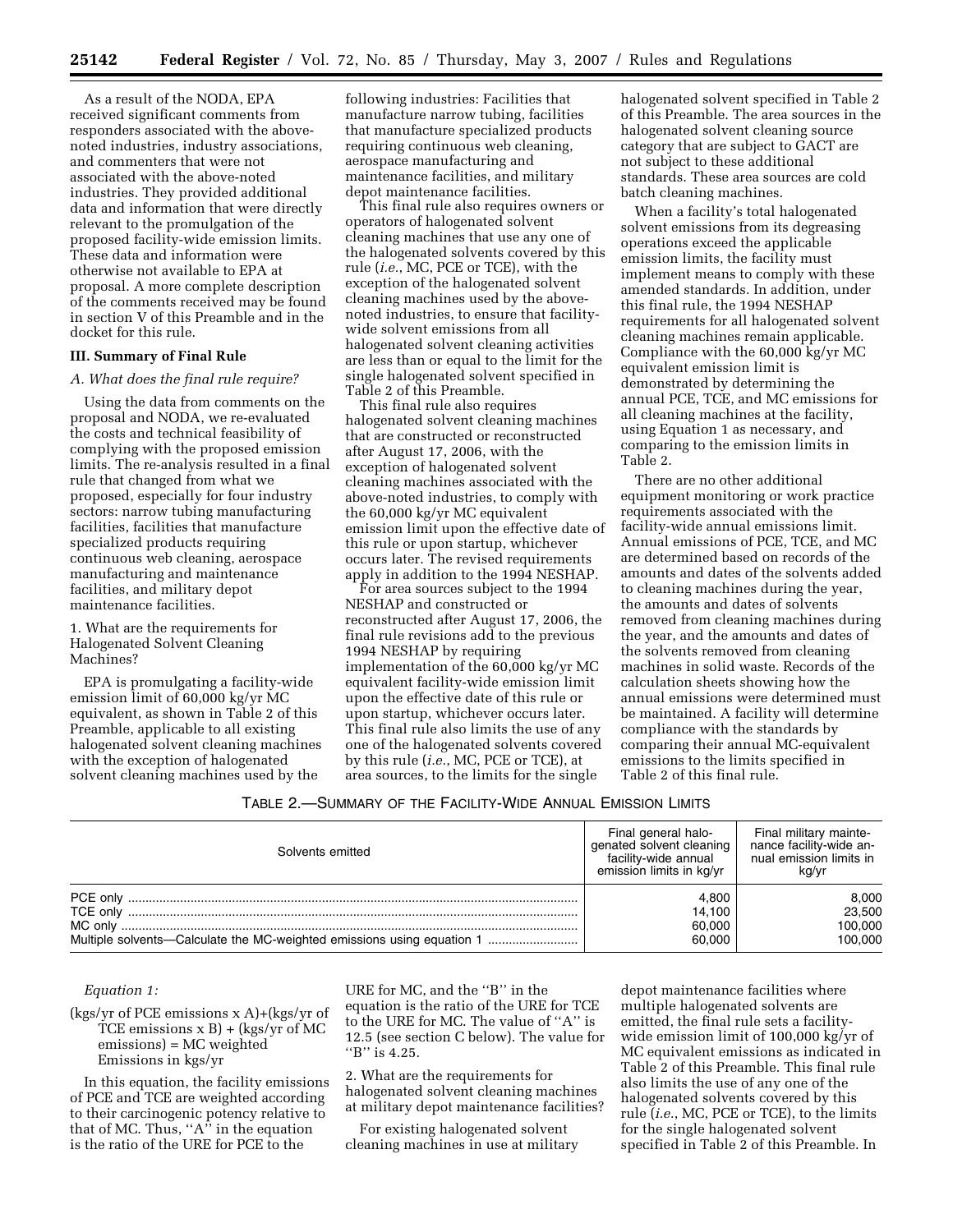addition, the 1994 NESHAP<br>requirements remain applicable.

For halogenated solvent cleaning. machines that are constructed or reconstructed after August 17, 2006 and that are used at military depot maintenance facilities, the final rule revisions add to the previous 1994 NESHAP by requiring implementation of the 100,000 kg/yr MC equivalent emission limit upon the effective date of this rule or upon startup, whichever occurs later.

Military Depot Maintenance Facilities are Government-owned industrial centers that operate solely for the purpose of repairing, modifying, converting and refitting worn and/or damaged military assets for redistribution to military units and are subject to the 1994 NESHAP. Depot level maintenance includes the repair, fabrication, manufacture, rebuilding, assembly overhaul, modification, refurbishment, test, analysis, repairprocess design, in-service engineering, upgrade, painting and disposal of parts, assemblies, subassemblies, software, components, or end items that require industrial shop facilities, tooling, support equipment, and/or personnel of higher technical skills, or processes beyond the military installation's organizational level capability.

3. What are the requirements for continuous web cleaners and halogenated solvent cleaning machines at narrow tube manufacturing and aerospace facilities?

The requirements set forth in this final rule are not applicable to continuous web cleaning machines, halogenated solvent cleaning machines that are located at narrow tubing manufacturing facilities, and the aerospace manufacturing and maintenance industry and facilities. Narrow tube manufacturing facilities primarily engage in the production of small diameter (mechanical and hypodermic size) cold drawn metallic, seamless tubes from materials such as stainless steel, nickel alloys, titanium and its alloys, and alloys of zirconium with a portion of the outside diameters 1/4'' or less (a subset of NAICS 331210), and are subject to the 1994 NESHAP. Aerospace manufacturing and maintenance facilities manufacture, rework, or repair aircraft such as airplanes, helicopters, missiles, rockets, and space vehicles, and are subject to the 1994 NESHAP. The 1994 NESHAP requirements remain applicable to all the continuous web and halogenated solvent cleaning machines associated with the above-noted facilities.

For the above-noted facilities, we are adopting no changes to the 1994

NESHAP under CAA Section 112(f) because the current level of control called for by the existing NESHAP reduces HAP emissions to levels that present an acceptable level of risk, protects public health with an ample margin of safety, and prevents any adverse environmental effects. The finding regarding an ''ample margin of safety'' is based on a consideration of the additional costs of further control as represented by compliance with emissions limits adapted for each industry sector, considering availability of technology, costs and time to comply with further controls (see Section III.B., below for a discussion of our rationale for this final rule).

### *B. What is the rationale for the final rule?*

Based on comments and data received on both the proposal and the NODA, we re-evaluated the risk, the technical feasibility, the costs of the proposed options, and the compliance time needed to implement the proposed options. This re-analysis focused especially on the four industry sectors discussed above. Additionally, in response to public comments we updated the risk assessment for the entire source category using the 2002 National Emissions Inventory (NEI) database, which was not available for the proposal. The following rationale presents the results of our re-analysis of the data.

1. Revision of the Baseline Risk Estimate

Based on public comment, we used the 2002 NEI inventory to re-analyze the risk from this source category. The resulting re-analysis of risk at the baseline emission level (*i.e.*, the level of emissions allowed by the 1994 MACT) indicated that the maximum individual cancer risk (MIR) associated with this source category is 100-in-a-million with an annual cancer incidence of 0.55. This is as compared to the 200-in-a-million MIR and 0.40 annual cancer incidence level that we presented at proposal, which was based on the 1999 NEI database. We consider both MIR values to be acceptable levels of maximum individual risk considering the number of people exposed at these levels and the absence of other adverse human and environmental health effects. We note that the MIR of 100-in-a-million (calculated using the 2002 NEI data) is the same regardless of the URE for PCE chosen for the risk analysis (*i.e.*, the CalEPA value or the OPPTS value, which results were contrasted at proposal). This is because PCE is not the only driver of the MIR risk level for the highest risk facilities.

Given the uncertainties associated with the development of emission inventories, neither the 1999 nor the 2002 NEI inventory should be considered as correct in an absolute sense or as suggesting temporal trends in degreasing machine populations or emissions. Rather, we consider them to be ''snapshots'' of the true long-term inventory of emissions for this source category, each carrying its own degree of uncertainty. As such, the derived risk assessment results compared above should be regarded as ranges within which the true risk metrics are likely to fall.

The revised population risk distribution at baseline emission levels shows that about 25 people are exposed to the MIR risk level, about 22,000 people are at estimated risks of ≤= 10 in-a-million risk level, and about 4,000,000 people are at estimated risks of ≤= 1-in-a-million. This is compared to approximately 90 people exposed to risks at the MIR level (200-in-a-million), about 42,000 people at estimated risks of ≤= 10-in-a-million risk level, and about 6,000,000 people at estimated risks of ≤= 1-in-a-million that we presented at proposal. Similar to the MIR and annual cancer incidence metrics, these values may be an indication of the uncertainty presented by the databases because, as earlier explained, both inventories are ''snapshots'' of the industry rather than an absolute reflection of the ''current'' state of the industry.

We did not reassess the environmental risks using the 2002 NEI inventory but believe that no ''adverse environmental effects,'' as defined in CAA section 112(a)(7), would occur given the similarities of the human health risk results between the 1999 NEI data and 2002 NEI data and the fact that we showed in the proposal that no adverse environmental effects would likely occur using the 1999 NEI inventory.

2. Rationale for the 60,000 kg/yr MC Equivalent Emission Limit

EPA is promulgating a facility-wide emission limit of 60,000 kg/yr (MC equivalent emissions) applicable to emissions from all new and existing halogenated solvent cleaning machines that are subject to the 1994 NESHAP, with the exception of halogenated solvent cleaning machines used by the following industry sectors: Narrow tubing manufacturing, facilities that manufacture specialized products requiring continuous web cleaning, aerospace manufacturing and maintenance, military depot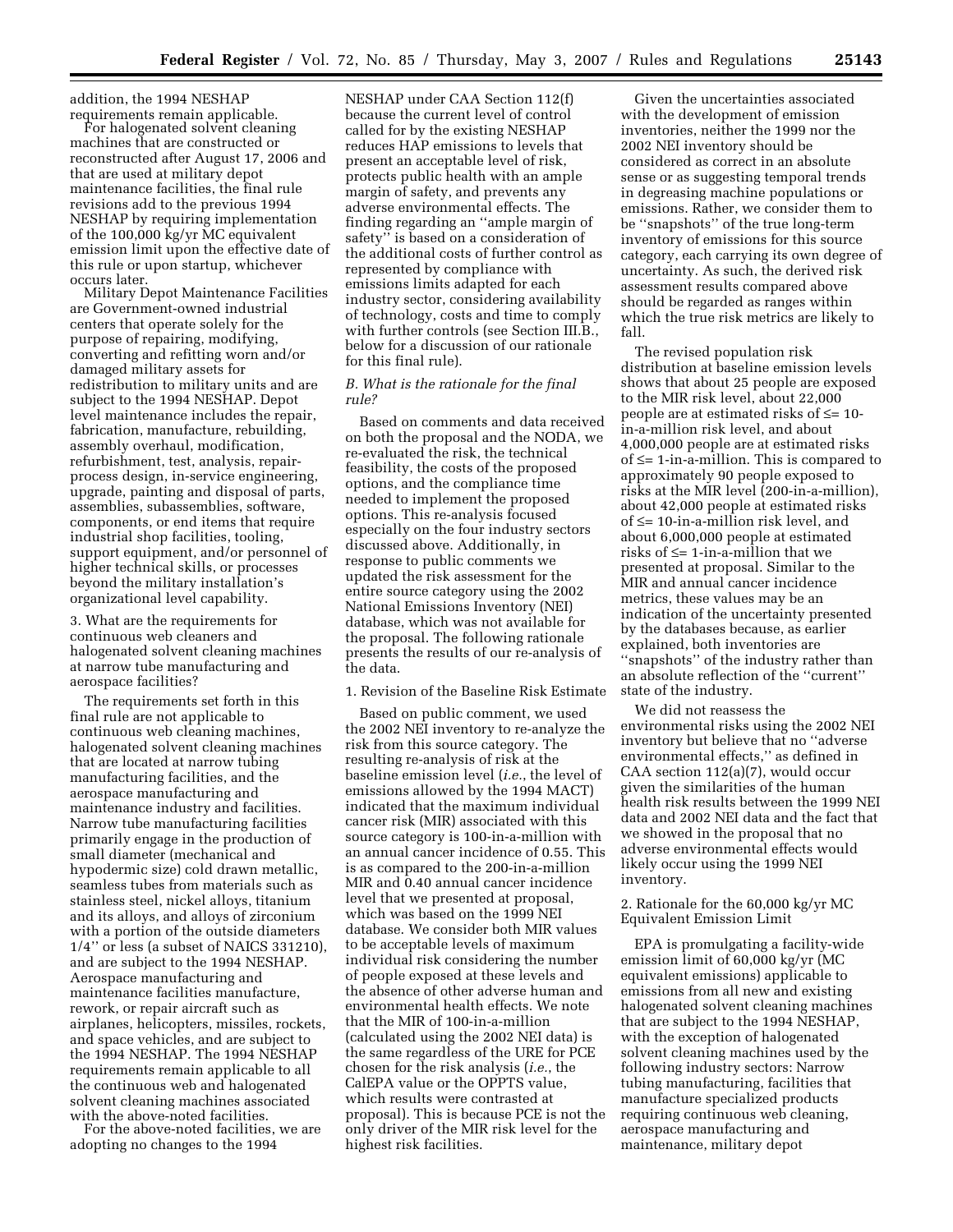maintenance operations, and cold batch cleaning machines (which are subject to GACT). Area sources operating halogenated solvent cleaning machines that are subject to GACT also are not required to comply with the facilitywide emission limits. This final rule reflects our decision that the 60,000 kg/ yr MC equivalent emission limit from the August 17, 2006 proposal provides an ample margin of safety to protect public health and prevents adverse environmental effects.

In response to public comments received on our proposal and subsequent NODA, we re-examined the data and assumptions used to estimate the risk and compliance costs presented in the Preamble to our proposed rule. We determined that certain significant data and assumptions that we used to develop our cost estimates at proposal were either no longer relevant, not reflective of more recent inventory data, or not valid. As a result, we re-evaluated risks using the more recent inventory data and modified our cost estimates in response to public comment. The most important change we made is that we reanalyzed the risk metrics and costs using the halogenated solvent cleaning facilities in the finalized 2002 NEI, but removing facilities in four specific industry sectors—aerospace manufacture and maintenance facilities, narrow tube manufacturing facilities, facilities using continuous web cleaning machines, and military equipment maintenance facilities—from the database for the purpose of estimating the risks and compliance costs associated with the remaining facilities (Sections III.A.3 and III.B.3 explain our rationale for removing the facilities in these industry sectors from this analysis).

Other changes we made to our cost estimates in response to public comment are as follows:

<bullet≤ We used the finalized 2002 NEI database containing facility and emissions data as the source of our baseline emissions estimates. We removed aerospace manufacture and maintenance facilities, narrow tube manufacturing facilities, facilities using continuous web cleaning machines, and military equipment maintenance facilities from the database for the purpose of estimating the compliance costs for the remaining facilities. (Sections III.A.3 and III.B.3 explain our rationale for removing these facilities from this analysis.)

<bullet≤ We changed our assumptions about the percent reductions in emissions that can be achieved by vacuum-to-vacuum machines from 97 percent to 95 percent.

<bullet≤ In the proposal, we assigned no operation and maintenance cost to vacuum-to-vacuum machines. Based on public comment, our cost estimates for this final rule incorporate annual operation and maintenance costs of \$18,832 for each machine.

<bullet≤ We updated the cost per gallon of PCE and TCE based on information provided by commenters representing manufacturers of solvents and the narrow tube manufacturing<br>industry

<bullet≤ We added a carbon adsorption device (CAD) option that assumes a 30 percent control in emissions. We did not have this option in the cost assumptions we made at proposal. We received comments that this option may be available for some industries but that it is at least ten times more expensive than the retrofit options<br>we costed for the proposal.

we costed for the proposal. <bullet<sup>≤</sup>We reduced the number of units for which solvent switching could be a compliance option from 30 percent, used in the proposal, to 15 percent. We also corrected our method for calculating the emission reduction impacts and solvent savings associated

with solvent switching. After re-assessing the risk and calculating revised cost estimates, we re-examined our decision as to what level of control is necessary to provide an ample margin of safety to protect human health and to prevent adverse environmental effects, as required by the second step of the residual risk process under CAA section 112(f)(2). We considered the re-assessed risk estimates and the other health information along with additional factors consistent with the 1989 Benzene NESHAP (54 FR 38044, September 14, 1989), such as cost, technological feasibility, uncertainties and other relevant factors as discussed at proposal. We re-analyzed the risk metrics using the halogenated solvent cleaning facilities in the 2002 NEI, but removing aerospace manufacture and maintenance facilities, narrow tube manufacturing facilities, facilities using continuous web cleaning machines, and military depot maintenance facilities. At proposal we had presented two

options for emission limits that would apply to all facilities in the category subject to the 1994 MACT standards— 25,000 kg/yr MC equivalent and 40,000 kg/yr MC equivalent. We estimated that the 25,000 kg/yr limit would result in an emissions reduction of 6,778 tons/year, thereby reducing the MIR to 10-in-a million and reducing cancer incidence by 0.14–0.27 cases annually (depending on which URE we use for PCE), at an annual cost savings of \$4.9 million annually or a cost savings of \$724/ton

HAP reduced. Comments received included support for and against this level of emissions reduction. Similarly, at proposal we estimated that applying the 40,000 kg/yr limit to facilities in the entire source category would result in an emissions reduction of 5,911 tons/yr, reducing the MIR to 20-in-a million and reducing cancer incidence by 0.12–0.23 cases annually, at an annual cost savings of \$5.9 million annually or a cost savings of \$1,000/ton HAP reduced.1

In developing the final rule, we initially re-examined the 25,000 kg/yr and 40,000 kg/yr levels of control for the subset of the category that excludes the four specific industry sectors identified above, using costing assumptions revised based on public comment as described above. This re-analysis uses the 2002 NEI data rather than the 1999 NEI data used in the proposal. We observed that although the overall reductions in MIR and cancer incidence at these levels would be similar to those estimated at proposal for the entire category, the substantial cost savings estimated at proposal would change to a net cost for both emission limits. This is a result of both our use of certain cost assumptions at proposal that have been amended for analyzing the cost of the final rule and the fact that four industry sectors are now being considered separately in this final rule. Specifically, for the 25,000 kg/yr limit, our analysis of the subset of the category that excludes the four specific industry sectors shows the same reduction in MIR (to 10-in-a-million) and similar estimated reduction in cancer incidence, 0.24 cases annually, as we showed at proposal. In contrast, our cost analysis for this subset of the source category shows a total annualized cost (not savings) of about \$1.2 million, or a cost of about \$520 per ton HAP reduced (we estimate 2,351 tons HAP reduced at this level). Similarly, for the 40,000 kg/ yr limit, our revised analysis shows the

<sup>1</sup> In considering these revised cost estimates, it should be noted that there may be inherent uncertainties or anomalies in the availability of information that underlie our costs for our options, regardless of whether the estimates be positive costs or net cost savings. There may also be other factors that are not reflected in these estimates, however. For example, these estimates are largely based on a 15-year equipment life for existing affected cleaners (20-year for new cleaners) and a discount rate of 7 percent. If industry determines that a shorter equipment life for the controls considered in this analysis is appropriate based on perceived uncertainty of future availability of these solvents, then the opportunity cost of capital will be higher and our estimates of net cost savings may be altered. If these controls are in operation longer than expected by industry, however, then a longer equipment life would be appropriate and our estimates of costs, which may be net costs or net savings, may also be altered.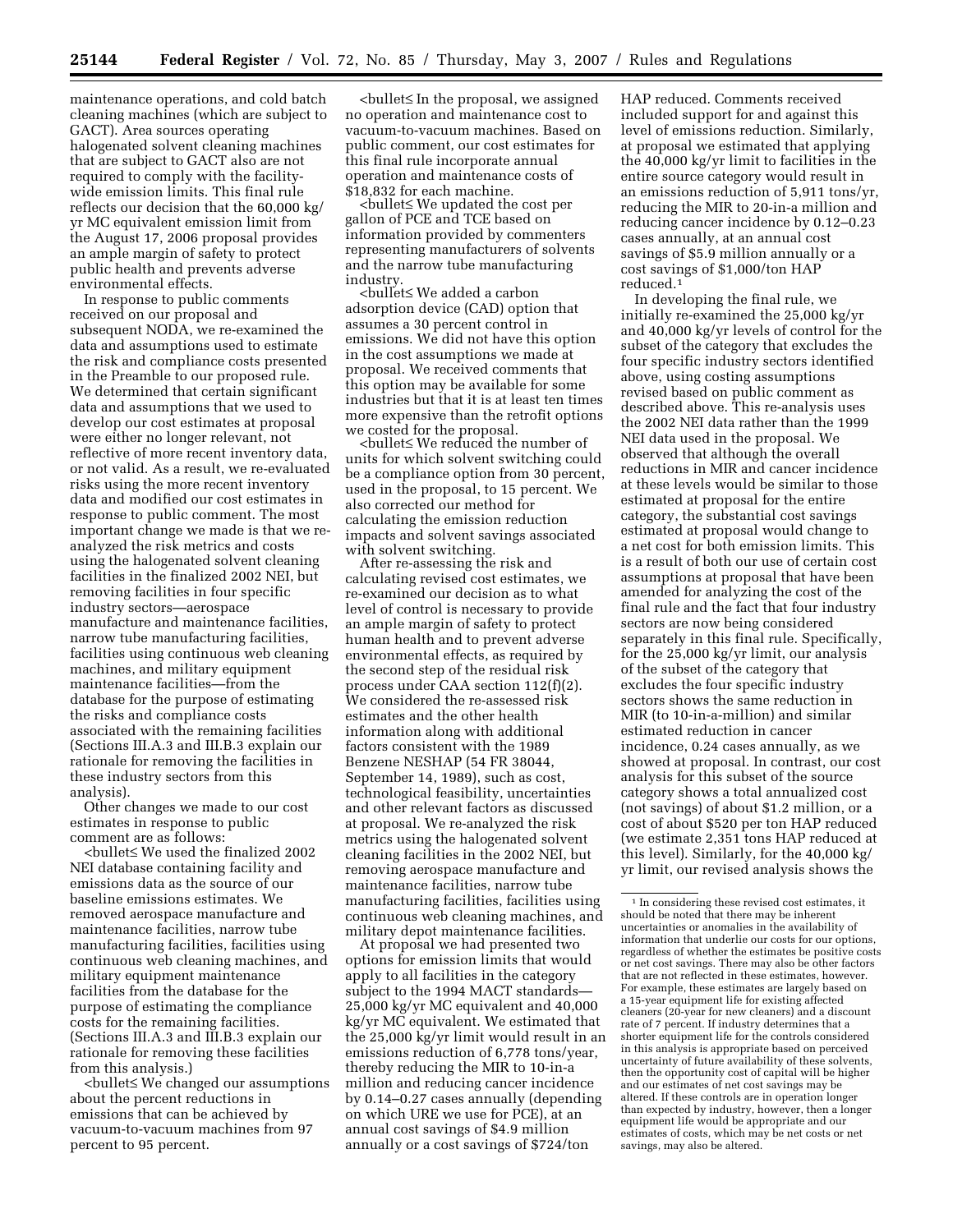same reduction in MIR (to 20-in-amillion), and a similar estimated reduction in cancer incidence, 0.21 cases annually, as we showed at proposal, but at an annualized cost (not savings) of \$130,000, or a cost of about \$74 per ton HAP reduced (we estimate 1,759 tons HAP reduced at this level). The incremental tons of HAP reduced is nearly 600 tons with the incremental cost of about \$1,800 per ton HAP reduced.

Because we estimated that the cost of achieving the 25,000 kg/yr and 40,000 kg/yr emissions limits would be considerably greater than what we had projected for this rulemaking at proposal, we additionally evaluated the next less stringent emission limit that was considered and presented in the proposal, but not selected as one of our two proposed options for limiting emissions from the entire category—a 60,000 kg/yr MC equivalent facilitywide emission limit. For the subset of the category that excludes the four specific industry sectors, we estimated that the 60,000 kg/yr level reduces the MIR to between 20-in-a million and 50 in-a million and reduces cancer incidence by about 0.19 cases/yr. These risk reductions are estimated to be achieved at total annualized cost savings of just over \$1.3 million, or a savings of \$832/ton of HAP reduced (we estimate 1,594 tons HAP reduced at this level).

To more fully analyze the implications of the various emission limits, we calculated the overall and incremental annualized cost per cancer case avoided. In this case, we compared the proposed 40,000 kg/yr option and the next less-stringent alternative, the 60,000 kg/yr MC equivalent emission limit. Given the overall reduction in incidence from the baseline of 0.21 cancer cases/yr at the 40,000 kg/yr level and the total annualized cost of \$130,000, the overall cost per cancer case avoided is about \$620,000.2 For the 60,000 kg/yr level, there is an estimated overall reduction in incidence of 0.19 cases/yr and a total annualized cost savings of just over \$1.3 million, resulting in an overall savings of almost \$7 million per cancer case avoided. While these cost estimates for the overall reductions from current levels of control appear to be modest (given the

estimated cost savings of intermediate control levels), the incremental reduction in emissions and risk of going from the 60,000 kg/yr to the more stringent 40,000 kg/yr level are small and the corresponding cost-effectiveness estimates of these incremental reductions are unacceptably high. The incremental incidence avoided between the 40,000 kg/yr level and the 60,000 kg/yr level is 0.02 cases. The annualized incremental cost between the two levels is about \$1.5 million, with resulting incremental cost per cancer case avoided of about \$73 million. (Annual operation and maintenance and annualized capital costs of \$1.9 million per year and an estimated costs savings for solvent recovery of \$0.4 million per year.)

After considering revisions to the risk and cost estimates presented at proposal, we believe that the 60,000 kg/ yr MC equivalent emission limit for those halogenated solvent cleaning machines not identified as being in use by one of the four sectors discussed in Section III.A.3., above, protects public health with an ample margin of safety and prevents adverse environmental effects. Specifically, the 60,000 kg/yr level reduces 90 percent of the HAP emissions reduced at the 40,000 kg/yr level. The 60,000 kg/year emission limit achieves reductions in MIR and cancer incidence that are similar to those expected at the 25,000 kg/yr and 40,000 kg/yr emission levels. The incremental reduction in emissions with a 40,000 kg/yr level instead of 60,000 kg/yr imposes an incremental cost of \$1.5 million per year. The incremental cost per ton of this reduction is roughly \$9,000/ton. Moreover, in comparing the 40,000 kg/yr and the 60,000 kg/yr emission limits, the incremental cost per cancer case avoided, \$73 million/ case, is substantial, supporting our conclusion that the \$60,000 kg/yr emission limit provides an ample margin of safety consistent with the Benzene NESHAP.

3. Rationale for the Requirements for Halogenated Solvent Cleaning Machines at Military Depot Maintenance Facilities

For halogenated solvent cleaning machines in use at military depot maintenance facilities, the final rule sets a facility-wide emission limit of 100,000 kg/yr (MC equivalent emissions). In addition, the 1994 NESHAP requirements remain applicable.

For halogenated solvent cleaning machines at these facilities that are constructed or reconstructed after August 17, 2006, the final rule revisions add to the previous 1994 NESHAP by requiring implementation of the 100,000 kg/yr MC equivalent emission limit upon the effective date of this rule or upon startup, whichever occurs later.

We based this decision on comments received from one such facility that we considered representative of these types of military facilities that maintain and restore military weapons systems. They indicated an increase in maintenance and restoration levels due to current worldwide military activities and that they could not meet either of the proposed emission limits within the proposed two-year compliance period. In additional comments in response to the NODA, and in subsequent meetings with the Agency, they indicated that they could meet the 100,000 kg/yr emission limit within a three-year compliance timeframe. We then projected that implementation of the 100,000 kg/yr MC equivalent emission limit will reduce the MIR from halogenated solvent cleaning machines associated with a military depot maintenance facility from about six-ina-million to about three-in-a-million with an estimated reduction in annual cancer incidence of 0.002 cancer cases per year. An analysis of the costs for only this facility which was based on information from the 2002 NEI shows that the annual cost effectiveness of complying with this limit results in a cost savings of about \$625/ton with annualized cost savings of approximately \$55,761. Therefore, we believe that a requirement for these facilities to meet a 100,000 kg/yr MC equivalent emission limit is technically feasible, provides an annual and longterm cost savings, provides an ample margin of safety to protect public health and prevents adverse environmental effects.

4. Rationale for Our Decisions Regarding Continuous Web Cleaners and Halogenated Solvent Cleaning Machines at Narrow Tube Manufacturing and Aerospace Facilities

The requirements set forth in this final rule are not applicable to continuous web cleaning machines, halogenated solvent cleaning machines that are associated with the narrow tubing manufacturing industry, and aerospace manufacturing and maintenance industry and facilities. The requirements of the 1994 NESHAP and its subsequent amendments (where relevant) remain applicable to all the continuous web and halogenated solvent cleaning machines associated with the above-noted facilities.

We received comments from these three sectors on the proposal, in response to the NODA, and in subsequent meetings with

<sup>2</sup> For comparison purposes, we estimated that compliance with the requirements of the National Perchloroethylene Air Emission Standards for Dry Cleaning Facilities Final Rule (71 FR 42727, July 27, 2006), would result in an annualized cost of about \$7 million to achieve a cancer incidence reduction of 2 cancer cases per year. This yields a cost of \$3.5 million per cancer case avoided based on the CalEPA unit risk estimate for PCE.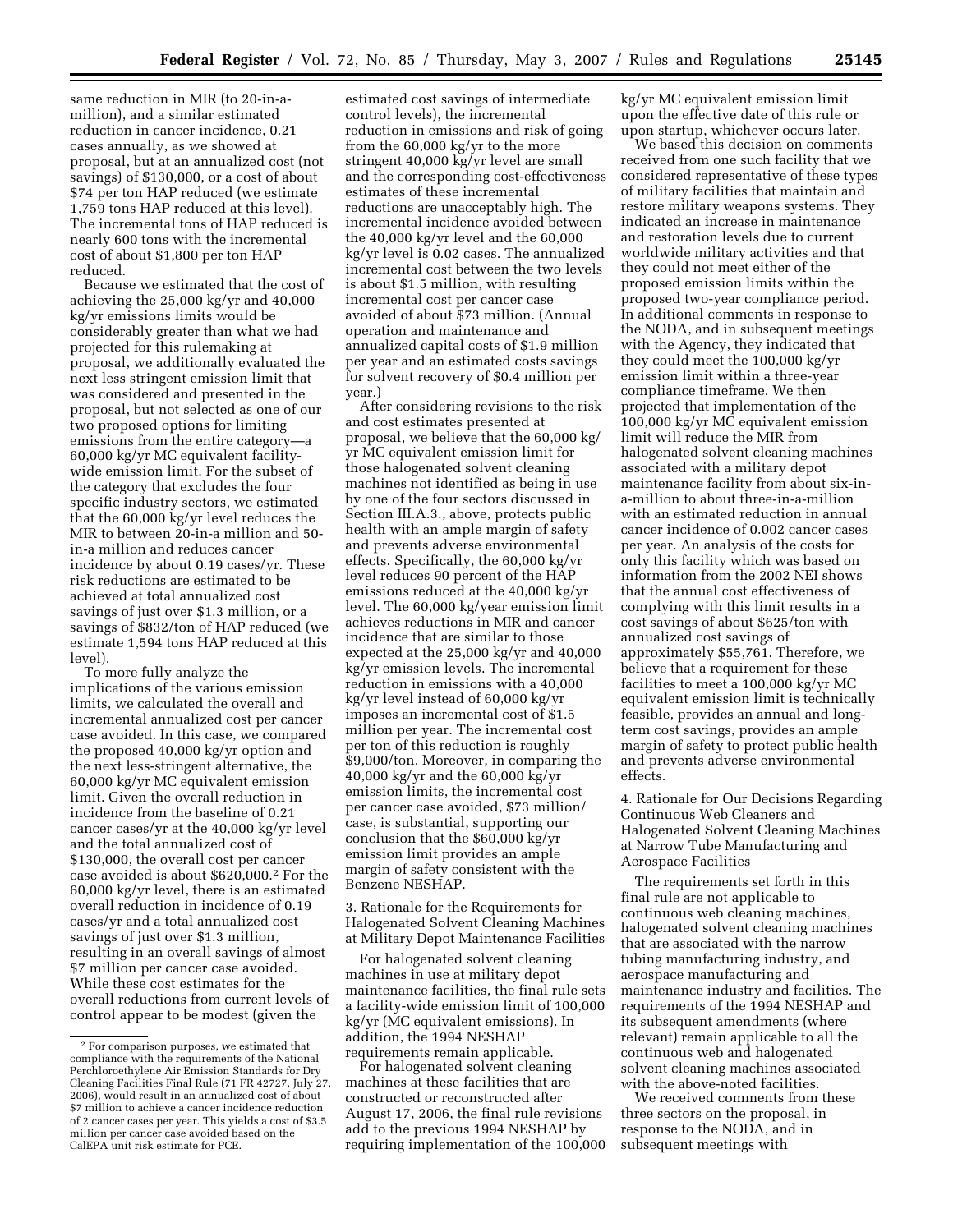representatives of these industries. They submitted information that stressed the unique nature of their cleaning operations, the technical infeasibility, the uncertainty of our original cost estimates, the processes involved, including review of their process changes by other federal agencies such as FDA and FAA (see Section IV.A. for additional discussion), and the difficulty they would experience in complying with the proposed emission limits within the proposed timeframe. Based on new information they provided in response to the NODA, including new cost information, we reanalyzed the costs for each of these three sectors and estimated the annual cost effectiveness of complying with emission limits they provided in comments.

For the Aerospace sector, we estimated an MIR of 30-in-a-million and an annual cancer incidence of 0.066 at their baseline emission level. We then projected that implementation of the 100,000 kg/yr MC equivalent limit (the maximum reduction we discussed in the proposal) would reduce the MIR from halogenated solvent cleaning machines associated with this sector to about 20-in-a-million with a reduction to their annual cancer incidence to about 0.03 cancer cases annually. Our revised cost estimate showed a cost effectiveness of \$2,000/ton with a total annualized cost of nearly \$630,000.

For the narrow tube manufacturers, we estimated an MIR of 70-in-a-million with an annual cancer incidence of 0.08 at their baseline level of emissions. Based on comments from this industry indicating that they could reasonably accomplish a 10 percent reduction in their current emission levels within a three-year compliance time, we developed risk and cost estimates for that level of reduction. We have estimated that the MIR would decrease to approximately 60-in-a-million with very little change expected in the annual cancer incidence. The annual cost effectiveness for complying with an overall 10 percent reduction in total emissions limit would be a cost of over \$3,600/ton with total annualized costs of nearly \$700,000.

For the continuous web cleaners, we estimated a baseline MIR risk level of about 30-in-a-million with an annual cancer incidence of 0.03 cases. Comments from this industry suggested they could achieve an 80 percent overall control efficiency compared to their current emission levels, within a threeyear compliance period. The current NESHAP limit requires a 70 percent overall control efficiency. To achieve the 80 percent overall efficiency,

facilities would be required to reduce emissions by 33 percent ((1–70%) - (1–  $80\%$ ) /  $(1-70\%) = 33\%$ . We developed risk and cost estimates for that level of reduction. We have estimated that under this scenario, the MIR would decrease to approximately 20-in-amillion with and the annual cancer incidence would decrease to 0.02 cases annually. The annual cost effectiveness of complying with the 80 percent overall emission control efficiency rate is over \$3,400/ton with a total annualized costs of over \$600,000.

In summary, we are adopting no changes to the 1994 NESHAP, under CAA Section 112(f) for the halogenated solvent cleaning machines used by the above-noted specific industry sectors (*i.e.*, aerospace, narrow tube manufacturers, and the facilities that use continuous web cleaning machines) because the current level of emissions control called for by the existing NESHAP both reduces risk to acceptable levels and provides an ample margin of safety to protect public health. Further, additional standards are not necessary to prevent adverse environmental effects. The finding regarding an ''ample margin of safety'' is based on a consideration of the relatively small reductions in health risks likely to result from the feasible emission reductions we evaluated, the additional costs required to achieve further control, the lack of technically feasible control options for these sectors, and the time required to comply with any requirements.

#### *C. What is the compliance schedule?*

In this final rule, in accordance with CAA section  $112(i)(3)$ , we are promulgating a compliance deadline of three years from the effective date of this final rule for all existing halogenated solvent cleaning machines and for all existing halogenated solvent cleaning machines at military depot maintenance facilities. Facilities described in Section III.A.3 above are not subject to further requirements beyond the 1994 NESHAP.

At proposal, we determined that CAA section 112(i) was the controlling provision that addresses compliance deadlines for existing sources with regard to standards promulgated under CAA sections  $112(d)(6)$  and  $112(f)(2)$ . See 71 FR 47684–86. We hereby incorporate our discussion by reference. In the NODA, we asked for comments on the issue of whether a two year compliance deadline was sufficient time to comply with the co-proposed facilitywide emission limits. We received significant comments on this compliance deadline issue.

We are persuaded by the commenters representing the general population that use halogenated solvent cleaning machines that existing sources will need more than 2 years to comply with the final revised standards. Affected facilities would have to plan their control strategy, purchase and install the control device(s), and subsequently, bring the control device(s) online. We, therefore, believe that for the remaining halogenated solvent cleaning facilities, this final compliance deadline of three years is more reasonable and realistic than the proposed two year compliance deadline.

### *D. What is the final decision on the applicable unit risk value?*

At proposal, we explained that the Agency's IRIS health assessment for PCE is currently being revised. Therefore, we requested comment on the use of the CalEPA URE,3 the OPPTS URE,4 or other values in deriving the PCE emission limit for the final rule (71 FR 47680). We received comments both supporting and opposing our use of the CalEPA URE for PCE.

For those situations where a particular chemical does not have a cancer potency value in IRIS, we have established a prioritization process for accessing other health assessment information (as described in our ''Residual Risk Report to Congress'' on pages 56 through 58). This hierarchy includes peer reviewed cancer potency values from EPA as well as from other agencies that conduct chemical carcinogenicity assessments such as the California Environmental Protection Agency (CalEPA). See also our responses to comments on this issue in the final Coke Oven Batteries NESHAP (70 FR 19998–20000, (April 15, 2005)). In this final rulemaking, we have chosen to use the CalEPA URE in preference to the OPPTS value for a number of reasons. CalEPA's PCE cancer unit risk value was derived using two different approaches for estimating the metabolized dose in humans, whereas the OPPTS value incorporated a single model of metabolism. Additionally, while the CalEPA approach allowed for the consideration of variability and uncertainty, the OPPTS approach did not. We have used both the CalEPA and OPPTS UREs for PCE in the risk

<sup>3</sup> California Department of Health Services (CDHS), *Health Effects of Tetrachloroethylene (PCE),* Berkeley, CA, April 1992. (Available in the rulemaking docket.)

<sup>4</sup> U.S. Environmental Protection Agency, *Cleaner Technologies Substitutes Assessment: Professional Fabricare Processes* (EPA 744–B–98–001), June 1998. (Available at *http://www.epa.gov/dfe/pubs/ garment/CTSA/*.)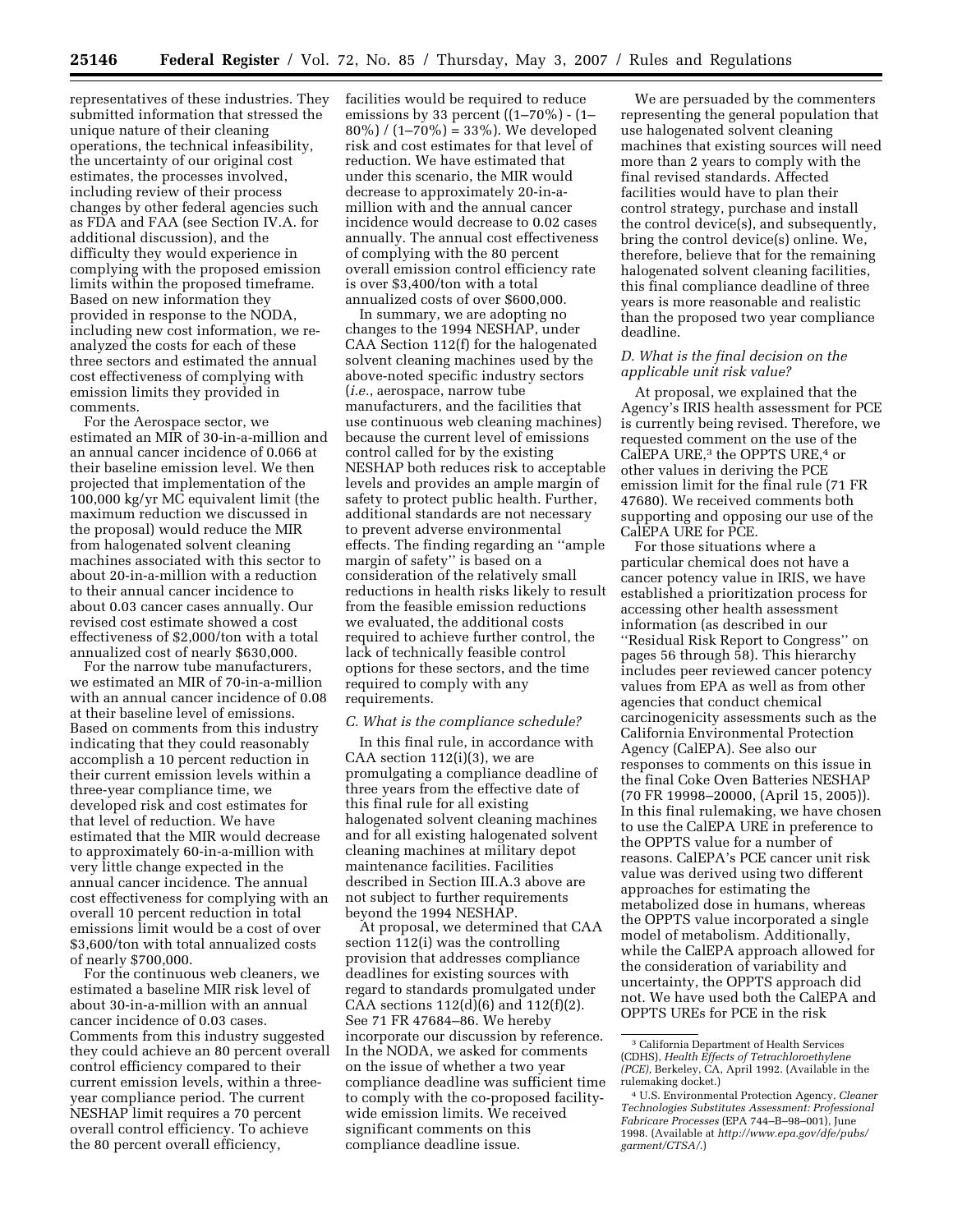characterizations for the dry cleaning residual risk rulemaking (71 FR 42723) and for this rulemaking (71 FR 47670; see also the risk document in the rulemaking docket). However, for the purposes of this rulemaking, we have chosen to use the CalEPA URE to implement the facility emission limits. Explicit consideration of variability and uncertainty is more consistent with EPA's current approach for conducting risk assessments. EPA also uses the CalEPA URE in the 1999 National-Scale Air Toxics Assessment (available at: *http://www.epa.gov/ttn/atw/nata1999/*), in Superfund cleanup decisions, and in EPA's Air Toxics Risk Assessment Reference Library (available at: *http:// www.epa.gov/ttn/fera/risk—atra main.html*; dose-response values in Appendix C at: *http://www.epa.gov/ttn/ fera/data/risk/vol—1/appendix—c.pdf*.

We have the authority to revisit (and revise, if necessary) any rulemaking if there is sufficient evidence that changes within the affected industry or significant improvements to the science suggest that the public might experience significantly more or less risk than estimated in the risk assessment prepared for the rulemaking (See CAA section 301). In particular, it may become necessary at some time in the future to revise the facility emission limits if the pending IRIS assessments result in significant changes to the UREs for PCE, TCE, or MC.

Additionally, while we have chosen to use the CalEPA URE for PCE for implementing this rule, this should not be interpreted as a precedent for all future rules. As was stated earlier, in the dry cleaning residual risk rulemaking (71 FR 42723) and in this rulemaking, we used both the CalEPA and OPPTS values to characterize the risk. When there is uncertainty, it is EPA's preference to provide a range of values. However, for the purposes of this rulemaking, a single value was needed to implement the facility emission limits. EPA's choice of the CalEPA value does not mean that this is the only value to be considered while the EPA IRIS assessment is pending.

### *E. What is EPA's finding on the CAA section 112(d)(6) review requirements?*

We stated in the proposal that in the technology review under CAA section 112(d)(6) we did not identify any additional control technologies beyond those that are already in widespread use within the source category (*e.g.*, freeboard refrigeration devices, extended freeboards, working mode and downtime covers). We concluded that the proposed rule changes would satisfy both CAA section 112(d)(6) and 112(f)(2). See 71 FR 47685.

Since the August 17, 2006 proposal, we have not identified any significant developments in practices, processes, or control technologies. We have discovered, however, that affected industries are researching the development of halogenated solvent cleaning machines and alternate cleaning technologies. At some time in the future these technologic developments could lead to significant technologies relevant to the CAA section 112(d)(6) analysis, but we understand that to date the engineering and implementation of such technology has not been proven to satisfy the performance needs of the industry coupled with the low-emission directives of the agency. We therefore conclude that the final facility-wide emissions limits we are promulgating today satisfy our obligations under both CAA sections  $112(d)(6)$  and  $112(f)(2)$ .

#### **IV. Responses to Significant Comments**

### *A. Significant Comments on the Proposal*

During the public comment period, EPA received significant comments, new data, and information concerning program elements for which we specifically sought public comments. We received favorable and unfavorable comments on both proposed emission limits. Commenters provided substantial information on the use of the methylene chloride equivalency equation. We received significant comments on the implementation of the emission limits from commenters representing narrow tube manufacturing facilities, aerospace manufacturing and maintenance facilities, military depot maintenance facilities, facilities that use multiple solvent cleaning machines, and facilities that use continuous web cleaning machines.

All of the comments, information, and data submitted by commenters are compiled in the Response to Comments document available in the Air Docket ID No. EPA–HQ–OAR–2002–0009. Some of the more significant comments are discussed below.

#### 1. Emission Limit Option 1 or Option 2

*Comment:* While four commenters supported the proposed Option 1 (40,000 kg/yr MC equivalent emission limit), other commenters encouraged EPA to set relative standards. Another commenter, an association of state air program administrators, believed that Option 2 (25,000 kg/yr of MC equivalent emission limit) still presented unacceptably high risks; but noted that

it was preferable to Option 1. Three commenters supported our proposed Option 2. According to the commenters, Option 2 would provide significant emissions reductions and greater protection of public health, safety, and welfare. In addition to lowering the potential cancer and non-cancer chronic health risk associated with exposure to the three HAPs, the additional reductions of trichloroethylene (TCE) under Option 2 would likely augment the State's efforts to reach attainment with the 8-hour ozone standard since TCE is identified as an ozone precursor.

One commenter recognized the reductions in the number of people exposed to cancer risk and the capital costs between Option 1 and the more stringent Option 2. The commenter stated that under Option 2 the numbers of affected sources are greater than the number of affected sources under Option 1, but that EPA determined that those affected sources complying with Option 2 would still save money because the annual solvent savings were projected to exceed the annualized capital and operating costs. The commenter added that even at a financial cost, Option 2 would be warranted, and that given the financial savings, Option 2 was the only reasonable choice. One commenter stated that the proposed facility-wide emission limits would leave source owners only two compliance options: (1) Establish internal production restrictions or (2) install add-on capture and control equipment to ensure operating flexibility. Another commenter requested that EPA exempt batch cold cleaning machines operating with capture and control devices that are subject to federally-enforceable monitoring conditions in a Title V permit.

*Response:* As stated in Section II of the Preamble, we presented and discussed our evaluation of four other emission limits that would reduce residual risk. These emission limits were 100,000 kg/yr, 60,000 kg/yr, 15,000 kg/yr and 6,000 kg/yr (71 FR 47680–81). In this final rule, as stated in Section II.A. of the Preamble, we are promulgating the 60,000 kg/yr facilitywide MC equivalent emission limit. EPA's risk assessment for the proposal and an updated risk assessment for the final rule using data from EPA's 2002 NEI database show that the maximum individual risk (MIR) and population risks associated with the majority of halogenated solvent cleaning machines would be reduced by adopting the 60,000 kg/yr MC-equivalent emission limit. Based on the more recent assessment using the 2002 NEI, the MIR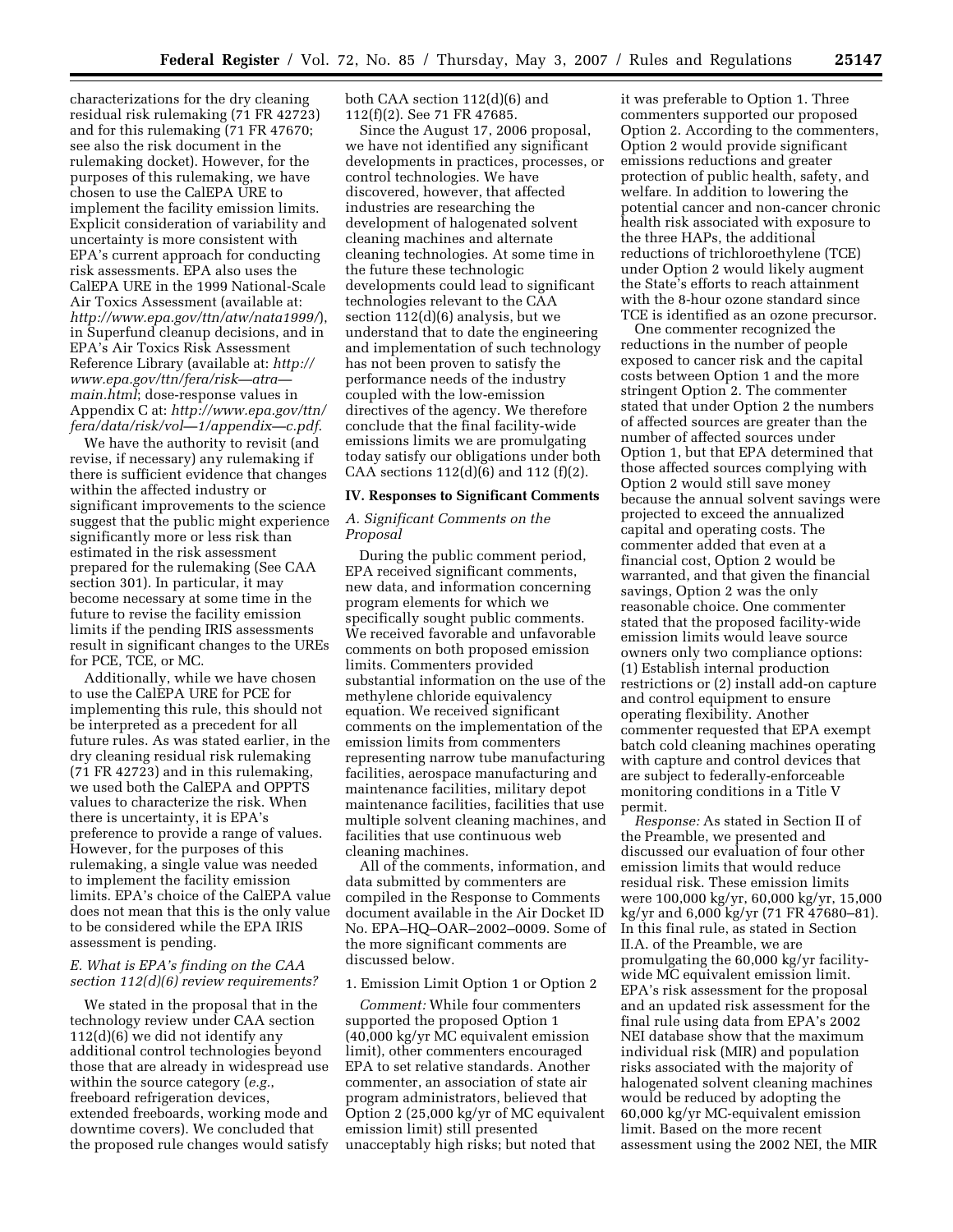would be reduced from 100-in-a-million to between 20 and 50-in-a-million and the total number of people with risks greater than 1-in-a-million would also be reduced from 4,000,000 people to between 500,000 and 1,000,000. Our cost analyses at proposal and the more recent revisions to the cost estimates based on the 2002 NEI show that these emission and risk reductions are technically feasible within the threeyear time for compliance, and facilities would experience a cost savings implementing the emission limit. Therefore, we believe that the 60,000 kg/yr facility-wide emission limit (expressed as MC equivalent emissions) applied to the halogenated solvent cleaning machines, except where noted, provides an ample margin of safety to protect the public's health because it significantly reduces cancer risks, prevents adverse environmental effects, and given the level of the risk reductions, is technically feasible and can be accomplished at reasonable costs. EPA is not exempting batch cold cleaning machines that operate with capture and control devices that are subject to Title V permitting requirements.

#### 2. Equation for MC Equivalents

*Comment:* Two commenters supported EPA's toxicity-weighted approach for calculating the facilitywide annual emission limits for affected sources, except where otherwise noted, that use more than one of the three HAPs subject to the proposed Subpart T residual risk rule. This toxicityweighted calculation was proposed as Equations 1 and 9 in the Preamble, and proposed 40 CFR 63.471(a)(2), respectively. In our August 17, 2006 proposal, EPA requested comment on this methodology (71 FR 47675). Another commenter was concerned about the use of the methylene chloride equivalent. The commenter stated that the use of this term was somewhat misleading because rather than a toxic equivalent, this methodology reflects a weighted-emission approach using toxicity-weighted emission rates. The commenter further stated that while EPA conservatively added the cancer and noncancer toxicity-weighted emissions rates, the scaling factors we used were simply the ratio of the cancer unit-risk estimates and noncancer reference concentrations multiplied by the post-MACT emission rate or exposure level. The commenter also stated that because EPA did not specifically conduct toxicological comparisons (common mode of action and metabolites and possible synergistic interactions among the components of

the mixture) for PCE, TCE and MC, we should be careful not to use the term ''methylene chloride equivalent'' as a ''toxic equivalent,'' because the latter is a specific term associated with a supporting body of literature and a documented methodology. Another commenter noted that because the current recordkeeping and annual reports requirements, under 40 CFR 63.467 and 63.468 (f-g), were inapplicable to batch cold cleaning machines, our proposed methodology may not be suitable for all batch cold cleaning machines and requested flexibility in calculating emissions so long as the alternate methodology was scientifically sound and documented.

*Response:* In this final rule, we are finalizing as proposed the use of Equation 1 (and Equation 9) to calculate the MC equivalent for implementing the 60,000 kg/yr emission limit or the 100,000 kg/yr emission limit. EPA believes this methodology will facilitate the use of an annual emissions limit for multiple HAPs and allow flexibility in reducing the facility-wide emissions to meet this emissions limit. For cold batch cleaning machines at area sources, the requirements in the final rule do not apply.

## 3. Use of CalEPA or OPPTS URE for Implementation of the Emission Limit

*Comment:* Some commenters that use large halogenated solvent cleaning machines recommended that EPA not promulgate either Option 1 or 2 of the proposed rule, but rather defer promulgation of a final rule until completion of the IRIS re-evaluations of the URE for PCE.

One commenter believed that EPA included two different facility-wide annual emission limits for PCE because the IRIS URE was not available and will not be available before 2008. The commenter supported the use of CalEPA URE because it was clearly more health protective and more appropriate than the OPPTS URE value.

One commenter stated several reasons why EPA should use the CalEPA URE: (1) EPA's Air Toxics Risk Assessment Reference Library recommended the use of the CalEPA URE for PCE, (2) the EPA Office of Air Quality Planning and Standards (OAQPS) recommended the use of the CalEPA URE in situations in which there are no IRIS data available (see EPA's ''Prioritization of Data Sources for Chronic Exposure'' Web site), and (3) OAQPS used the CalEPA URE for PCE when conducting the 1999 risk assessment for the National-Scale Air Toxics Assessment. They believed that EPA has an established precedent for use of the CalEPA URE and

recommended that it be used for this residual risk standard as well.

Three commenters, one identifying itself as operating two continuous web cleaning lines in the world's largest integrated production of aluminum and aluminum semi-fabricated products stated that the two PCE UREs differ by a factor of ten and that EPA's selection of the applicable URE would obviously have a significant impact on control options available to their facility. They expressed concern that EPA would finalize an emissions limit by selecting an inappropriate URE and prior to completion of the IRIS reassessment for PCE. According to the commenter, the fact that the final IRIS URE ''may be different from both the CalEPA and OPPTS values'', means that inappropriate or unnecessary emission reduction strategies could be required as a result of EPA's promulgating the wrong PCE facility-wide limit in a final rule.

Another commenter suggested that EPA delay promulgation of this final rule until completion of IRIS assessments for PCE and TCE. One commenter stated that while EPA referenced both the OPPTS and the CalEPA UREs, there was little or no mention made of other URE studies conducted for PCE which would potentially indicate a different URE. The commenter stated the same is believed to be true regarding the URE for TCE.

*Response:* EPA has explained that when a particular chemical does not have a cancer potency value in IRIS, we have established a prioritization process for assessing other health assessment information (as described in our ''Residual Risk Report to Congress'' on pages 56 through 58). This hierarchy includes peer reviewed cancer potency values from EPA as well as from other agencies that conduct chemical carcinogenicity assessments such as CalEPA. See also our response to comments on this issue in the final Coke Oven Batteries NESHAP (70 FR 19998– 20000, (April 15, 2005)).

Because we have not yet issued a final IRIS health assessment for PCE, we are using the CalEPA unit risk estimate (URE) of  $5.9 \text{ X } 10^{-6}$  (ug/m<sup>3</sup>)<sup>-1</sup> to implement the emission limit for PCE in this final rule. See section III.D. of this Preamble for further discussion of our decision to use the CalEPA cancer URE.

We also have the authority to revisit (and revise, if necessary) any rulemaking if sufficient evidence becomes available that changes within the affected industry or significant improvements to the underlying science suggest that the public is exposed to significantly more or less risk than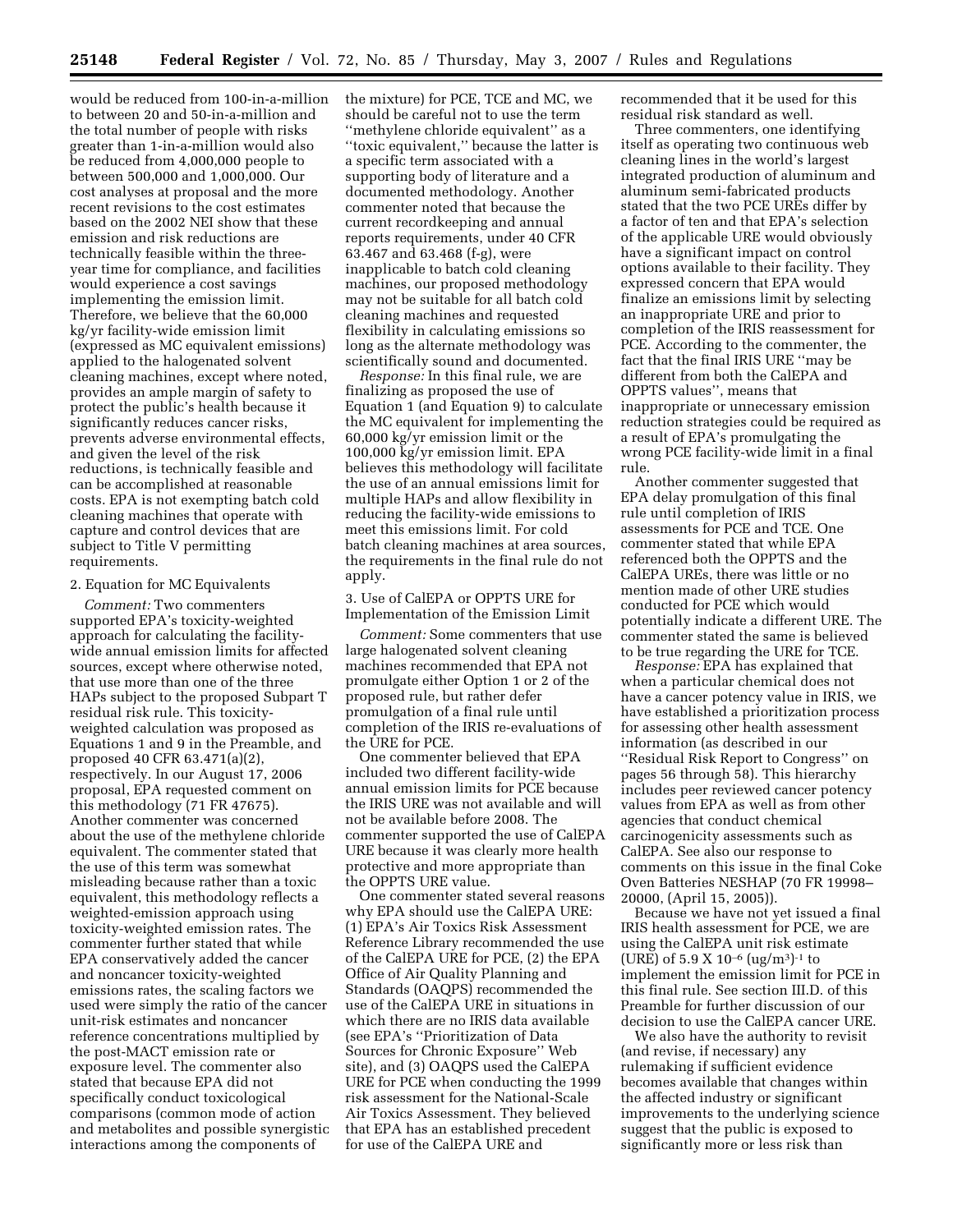estimated in the risk assessment prepared for this rulemaking (See CAA section 301). See also Ethylene Oxide Emissions Standards for Sterilization Facilities Residual Risk Rules (71 FR 17712, 17715, (April 7, 2006). In particular, it may become necessary at some time in the future to revise the facility emission limits if the pending IRIS assessments result in significant changes to the UREs for PCE, TCE, or MC.

Additionally, while we have chosen to use the CalEPA URE for PCE for implementing this rule, this should not be interpreted as a precedent for all future rules. As was stated earlier, in the dry cleaning residual risk rulemaking (71 FR 42723) and in this rulemaking, we used both the CalEPA and OPPTS values to characterize the risk. When there is uncertainty, it is EPA's preference to provide a range of values. However, for the purposes of this rulemaking, a single value was needed to implement the facility emission limits. EPA's choice of the CalEPA value does not mean that this is the only value to be considered while the EPA IRIS assessment is pending.

#### 4. Compliance Deadline

*Comment:* The majority of facilities that use halogenated solvent cleaning machines suggested that EPA should allow at least three years for existing sources to comply with the new requirements. Two commenters contended that EPA should be consistent with the HON rule 5 and provide affected facilities three years after the effective date of the promulgated standard to comply. Another commenter stated that the narrow tubing manufacturers could not comply with the proposed compliance period because compliance would require between one and two years to evaluate non-regulated solvents and an additional two to three years to obtain FDA and air permit approvals and implement the necessary equipment modifications. All commenters stated that sources subject to this new rule would need time to evaluate their compliance options; conduct feasibility testing (for solvent substitution) to ensure they can still achieve customer specifications; and design, build, and/or install any equipment or facility modifications potentially required. They stated that our proposed two year compliance deadline would be insufficient time for the regulated

sources to comply. Two commenters stated that the proposed two year compliance time frame was not sufficient time for the installation of vacuum-to-vacuum machines. The commenters stated that even if the technology existed, that in order to meet the proposed two year compliance deadline, they would be required to take the following measures: (1) Conduct initial research and development effort to determine a control strategy; (2) perform a pilot study using the selected control strategy; (3) demonstrate to their customers that the resulting product meets contract specifications; (4) get acceptance by their customers that the change meets contract specifications; (5) design engineering work to develop the selected equipment and apply for air pollution control and other permits; (6) obtain permits to install the selected equipment; (7) order the equipment; (8) fabricate the equipment; (9) prepare the shop floor for installation of equipment; (10) receive and install the equipment; and (11) place the equipment in operation.

Three other commenters believed that the proposed two years compliance schedule did not provide sufficient time for the affected facilities to fully assess the impacts and develop approved alternatives. The commenters requested an extension of the compliance period. They stated that EPA has authority to allow up to three years for affected facilities to comply and that permitting authorities have authority to grant an additional one year for compliance purposes, under CAA section 112(i).

A large military depot maintenance facility commented that the proposed compliance time allowed in the proposed rule was inadequate. They also agreed with the Preamble discussions as to whether EPA could allow up to three years for existing sources to comply with the proposed limits. The commenter recommended that EPA allow a three-year compliance deadline.

Two commenters supported EPA's proposed two-year compliance deadline. One of the commenters, however, pointed out that existing solvent cleaning machines could receive a one year extension of time from permitting authorities. The commenter believed that the Congressional intent behind the compliance deadlines in CAA section 112(f) was to insure an expedited compliance schedule (90 days with a possible two-year extension) for controlling emissions from facilities that result in unacceptable risk levels. Two States provided comments supporting the proposed two year compliance

deadline and one commenter advocated a 90-day compliance period.

*Response:* In this final rule, in accordance with CAA section 112(i)(3), EPA is promulgating a three-year compliance deadline from the effective date of this rule for all the existing affected sources. As explained in Section III.C. of the Preamble, we believe that CAA section 112(i) is the controlling provision addressing compliance deadlines for existing sources with regard to standards promulgated under CAA sections 112(d)(6) and (f)(2). EPA believes this will give owners or operators of solvent cleaning machines the necessary time to evaluate technologies for controlling emissions and possible alternatives to halogenated HAP solvent cleaning.

*Comment:* One commenter stated that proposed § 63.460(i) would allow sources that only have existing halogenated solvent cleaning machines two years to comply, but if they construct or reconstruct a single machine after August 17, 2006, they would lose the two-year compliance period. The commenter recommended that any facility that has existing halogenated solvent cleaning machines and that exceeds the proposed facility wide emission limits should be allowed two years from the date of the final rule to comply with the standard, even if one or more halogenated solvent cleaning machines are constructed or reconstructed after August 17, 2006.

Another commenter stated that if the Agency finalized the proposed rule, the compliance schedule should be amended to (1) Require new facilities constructed after the date of promulgation to be in compliance upon startup; (2) consider new facilities constructed prior to the date of promulgation to be existing facilities; (3) allow existing degreasing facilities that installed new equipment after the date of proposal, but prior to the date of promulgation, ten years to come into compliance with any new requirements consistent with CAA section 112(i)(7), and (4) allow the maximum amount of time possible for existing Halogenated Solvent Cleaning facilities to come into compliance. This commenter alluded to a three-year timeframe. The commenter cited one example of where the installation of new equipment at an existing facility would require additional or redesigned floor space and thus would require additional time for compliance.

*Response:* As stated in the earlier response, and in Section III.C. of this Preamble, we believe that it is reasonable to conclude that CAA section 112(i) is the controlling provision

<sup>5</sup> National Emission Standards for Organic Hazardous Air Pollutants from the Synthetic Organic Chemical Manufacturing Industry, (71 FR 76603) (December 21, 2006)).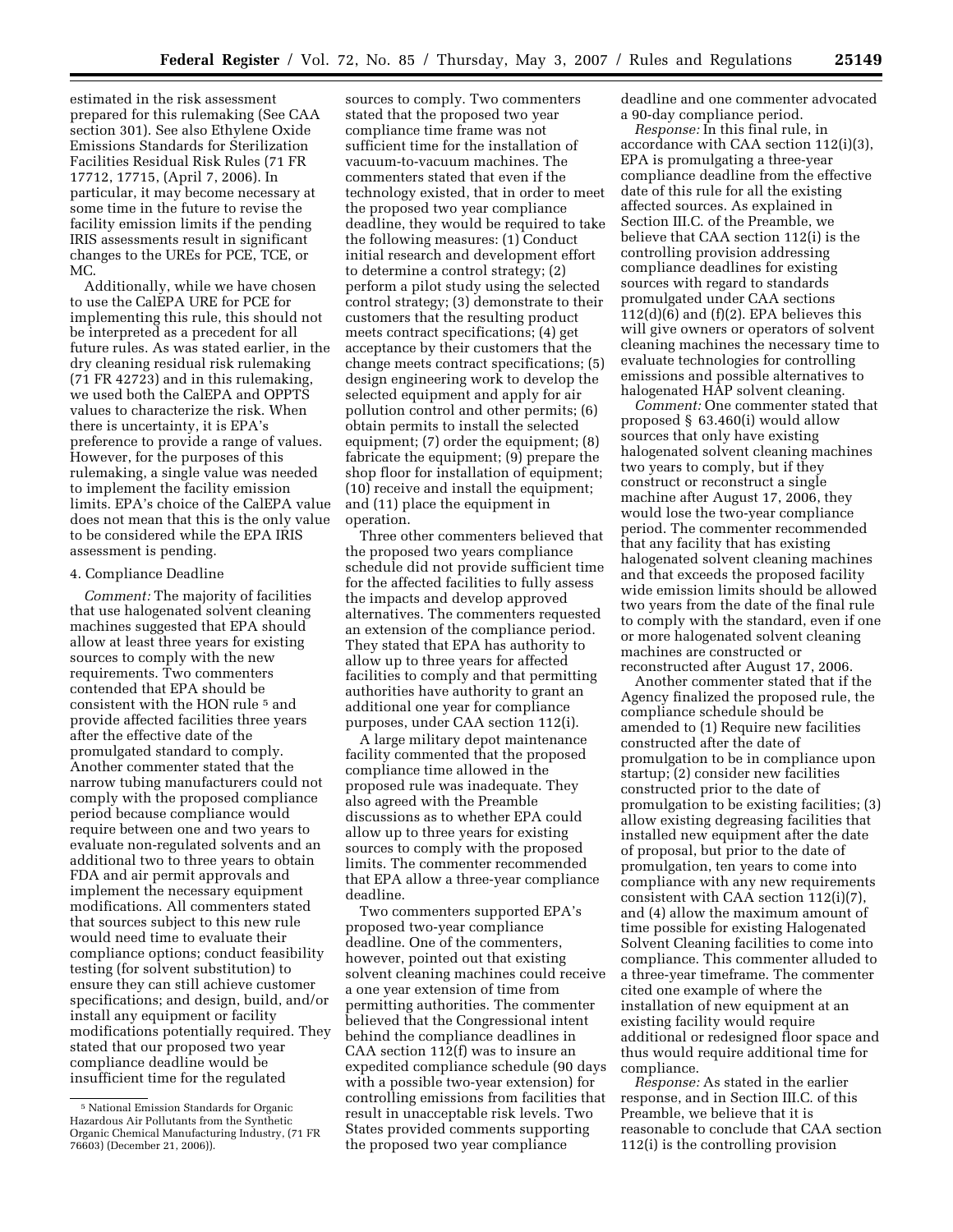addressing compliance deadlines for existing sources with regard to standards promulgated under CAA section 112(d)(6) and 112(f)(2). Thus, in this final rule, in accordance with CAA section 112(i)(3), EPA is promulgating a three-year compliance deadline from the effective date of this rule for existing sources. Further, for purposes of today's rule, existing sources are affected facilities (as defined in § 63.461) on which construction or reconstruction began on or before August 17, 2006. New sources are affected facilities that commence construction or reconstruction after August 17, 2006. This is consistent with CAA Section  $112(i)(1)-(3)$ . Additionally, ''construction'' and ''reconstruction,'' are defined at 40 CFR 63.2. However, changes to the emission controls at a facility made to comply with existing source standards in today's rule do not trigger the reconstruction threshold.

### 5. Applicability of Control Requirements

*Comment:* One commenter that uses continuous web cleaning machines stated that it had installed two carbon adsorption devices (CAD) to address the TCE reductions required by the 1994 NESHAP. According to the commenter, even an upgrade of the systems would likely not enable the facilities to achieve either proposed emissions limit. The commenter suggested that for facilities that use continuous web cleaning machines, EPA should evaluate a range of emission reduction limits. The commenter stated that this method would have been consistent with the alternative standards set for the continuous web cleaning machines by the 1994 NESHAP.

*Response:* In light of this and similar comments by the aerospace and narrow tubing industries, EPA issued a NODA to gather specific data on the technical feasibility and costs of complying with the proposed emission limits, if feasible, and the period of time required to comply with the proposed emissions limit (71 FR 75184, (December 14, 2006)). EPA has re-evaluated the technical feasibility, costs and other factors that relate to facilities operating continuous web cleaning machines. Consequently, in this final rule, we are not promulgating any facility-wide emission limits for facilities that operate continuous web cleaning machines, facilities that operate halogenated solvent cleaning machines for the aerospace manufacturing and maintenance industry, and the narrow tubing manufacturing industry.

*Comment:* Numerous commenters from both the narrow tubing

manufacturing industry that use MC, PCE and TCE, and airline maintenance facilities and aerospace industry that use PCE stated that switching to TCE or MC would be an unsuitable compliance option. They stated that facilities have procedural requirements for the higher vapor temperature of PCE and that TCE and MC's vapor temperature is inadequate for proper cleaning. The commenters stated that many original equipment manufacturers have not approved the use of alternative degreasing solvents. The commenters also stated that changing solvents involved a rigorous approval process by the original equipment manufacturers and the Federal Aviation Administration (FAA) in order to ensure that safety and quality criteria are met. The commenters stated that such an approval process could take more than two years.

The commenter also stated that EPA's proposed retrofit options for freeboard ratios, working mode covers and freeboard refrigeration devices are not expected to be sufficient to enable the facility to comply with the proposed facility-wide emission limits of the proposed rule. The commenter also stated that there are few manufacturers of vacuum-to-vacuum degreasing machines and they were not aware of this technology effectively cleaning parts of specific types and sizes. According to the commenter, similar facilities that installed the technology incurred costs of over \$1 million with new annualized costs of approximately \$80,000 per year. The commenter was concerned that compliance with the proposed standards would be achieved by using expensive technology, that has high capital costs and operating costs and that may not be proven effective or reliable for the operations of subject facilities.

*Response:* In response to this comment and certain comments discussed below, EPA issued a NODA (71 FR 75184, (December 14, 2006)) to gather more information pertinent to the halogenated solvent machines used by the aerospace industry, narrow tubing manufacturing industry, and the facilities that use continuous web cleaning machines. Responses to the NODA provided significant data and information that have led EPA to determine that it is both technologically infeasible and not cost effective for these industries to implement any further emission controls or requirements. Consequently, as stated in Section III.A.3., of the Preamble, we are not promulgating any facility-wide emission limits for halogenated solvent cleaning machines used by the

aerospace manufacturing and maintenance industry, the narrow tubing manufacturing industry and for continuous web cleaning machines.

*Comment:* Two commenters associated with the aerospace industry stated that the FAA, Food and Drug Administration (FDA) and the Nuclear Regulatory Commission (NRC) guidelines for safety and quality control often dictate the types of solvents and materials that may be used in aerospace operations. According to the commenters, solvent cleaning criteria determined the quality of adhesion between aircraft assemblies and components and the various coatings, primers, sealants, and adhesives later applied to their surfaces, and improper degreasing could cause loss of coating adhesion and ultimate failure of specific aircraft component parts. The commenters also stated that they had explored solvent alternatives such as aqueous cleaners, and had encountered incompatibilities with FAA guidelines, such as inability to meet the degree of cleaning required, incompatibility of the parts being cleaned with the cleaning solution, longer required cleaning time, and problems associated with moisture left on parts being cleaned. The commenter stated that these regulatory and product specifications frequently dictated or otherwise limited aerospace cleaning options to PCE or TCE. However, some aerospace facilities maintain their PCE cleaning capacity because certain, very specific aerospace parts cannot be processed with MC or alternative solvents.

*Response:* In response to this comment, as earlier explained, EPA issued a NODA (71 FR 75184, (December 14, 2006)) to gather more information pertinent to the halogenated solvents cleaning machines used by the aerospace industry, narrow tubing manufacturing industry, and the facilities that use continuous web cleaning machines. Responses to the NODA provided significant information that has led EPA to conclude that it is both technologically infeasible and not cost effective for the above-noted facilities to implement any further emission controls or requirements. (See Section III.A.3. of the Preamble on costs of compliance). EPA is also persuaded that some halogenated solvent cleaning processes for the aerospace and narrow tubing industry are controlled by FAA, FDA, the NRC guidelines, and from protocols of original equipment manufacturers. Therefore, EPA is concluding in this final rule that solvent switching from PCE or TCE to MC may not be a viable option in some instances for the aerospace industry.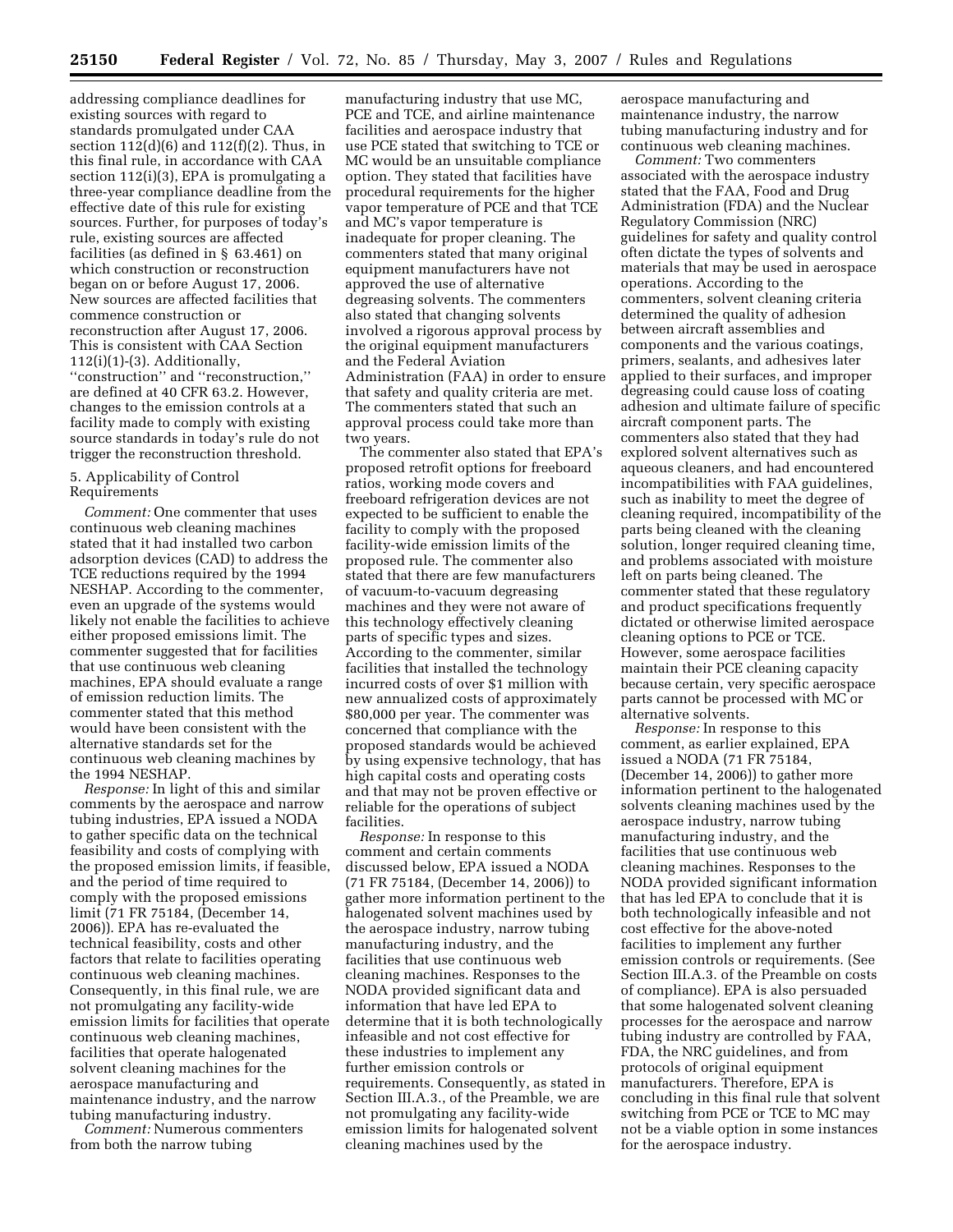Consequently, as stated earlier in Section III.A.3., of this Preamble, EPA is not promulgating facility-wide emission limits for halogenated solvent machines used by the aerospace manufacturing and maintenance industry, the narrow tubing manufacturing industry and for continuous web cleaning machines.

*Comment:* Commenters from the narrow tube manufacturing industry stated that they use ''one of a kind'' machines in their degreasing operations. They described these machines as very large, some with dimensions approaching 110 ft. long by 10 ft. deep and 42 inches wide, with a capacity of 7,000 gallons of solvent. According to the commenters, these machines also heat the solvent, usually TCE, to its boiling point while condenser coils prevent evaporation by forming a cold air blanket over the cleaning machine in order to limit emissions. In addition, they explained that these machines are covered when not in use.

They also stated that the installation of vacuum-to-vacuum cleaning machines is not a feasible option because of their products' sizes and the lack of engineering information to establish whether machines of such size can be engineered and produced. They stated that EPA's proposed requirements would require them to design, obtain permits, develop and install these systems within two years.

*Response:* In response to this comment, as earlier explained, we issued a NODA (71 FR 75184, (December 14, 2006)) to gather more information pertinent to the halogenated solvent cleaning machines used by the aerospace industry, narrow tubing manufacturing industry, and the facilities using continuous web cleaning machines. Responses to the NODA provided significant information that has led EPA to determine that it is both technologically infeasible and not cost effective for the above-noted facilities to implement any further emission controls or requirements. EPA is also persuaded that it may be quite difficult for the above-noted industries to reduce emissions through chemical or physical means and technology applications to the levels required by our final promulgated emissions limits. Accordingly, due to the costs associated with compliance, technical feasibility, and other factors, EPA has determined that the current MACT requirements provided for the narrow tubing manufacturing industry both reduce HAP emissions to levels that both pose acceptable risk and protect public health with an ample margin of safety. As stated earlier in Section III.A.3., of the Preamble, EPA is not promulgating

facility-wide emission limits for halogenated solvent cleaning machines used by the narrow tubing industries.

*Comment:* Two commenters stated that switching from PCE and/or TCE to MC (indicated as being lower risk) as a compliance alternative under the proposed revisions would likely result in an increased danger to public health and, more specifically, potentially increase the danger from employee exposure to MC emissions. The commenter stated that because employee exposure to MC is specifically regulated by the Occupational Safety and Health Administration (OSHA), switching to MC would be an error. According to the commenter, this is because applicable OSHA regulations would limit and/or restrict MC and would lead to increased employer costs, a fact the commenter believed EPA did not consider. One commenter stated that some halogenated solvent cleaning machines may have the potential for undetected fugitive emissions. The commenter added that the necessary monitoring for adequate employee protection from overexposure to MC would be far more expensive, more extensive, and more difficult to implement than monitoring for TCE.

*Response:* Before proposal, EPA was aware of the requirements of the Occupational Health and Safety Administration concerning worker safety when MC is used. 29 CFR part 1910, which are the applicable OSHA regulations, require employers to make an initial determination of each employee's exposure to MC. If the employer determines that employees are exposed below the action level, employers are required to make a record of the determination. Conversely, if the employees are exposed to MC above the action levels, employers are required to perform exposure monitoring.

In addition, EPA did not consider any costs associated with MC monitoring at proposal. EPA believes, however, that a facility would not incur costs if MC emissions do not exceed the OSHA levels. If a facility experiences worker exposure of MC emissions over the OSHA level, the facility incurs costs to develop a control plan for fugitive emissions and possibly implement an employee medical monitoring plan. To account for the possibility of increased costs, we reduced the number of units assumed to use solvent switching.

#### 6. Costs Associated With Compliance

*Comment:* Seven commenters, from the aerospace and narrow tube manufacturing sectors, stated that EPA had underestimated its cost basis for vacuum-to-vacuum technology in the

proposed rule. One commenter stated that because EPA's estimation used the costs for small halogenated solvent cleaning machines and applied the credit for cost reduction from recovered solvent to the large halogenated solvent cleaning machines with large amounts of recovered solvent, the estimate erroneously yielded a false return on investment. The commenter stated that discussions with manufacturers of available vacuum-to-vacuum units suggested costs approximately five times higher than the assumptions used by EPA for each unit, and this was assuming that the manufacturers could develop scaled-up units suitable for narrow tubing manufacturers. The commenter stated that because the larger size of their products would require construction of the new unit while maintaining operation, facilities would need to undergo building expansion. The commenter anticipated that installation costs, including building and required utilities and infrastructure, would likely be approximately three times the equipment cost. According to the commenter, assuming the technology was successful, EPA's capital cost basis was approximately fifteen times below its likely cost range. The commenter further stated that EPA's assumption of 97 percent solvent recovery was unlikely with regard to hypothetical future large units that would require storage and movement of solvent between storage tanks, solvent cleaning machines and other ancillary equipment. The commenter concluded that EPA's assumptions of the project payback were unrealistic both for large operations, whose capital cost was underestimated, and for small operations, whose solvent recovery payback would be smaller than the average figures used in the analysis.

*Response:* In response to this comment, as explained earlier, EPA issued a NODA (71 FR 75184, (December 14, 2006)) to gather more information on the costs of complying with the proposed standards by the aerospace industry, narrow tubing manufacturing industry, and the facilities that use continuous web cleaning machines. Responses to the NODA provided significant information that has led EPA to determine that it is both technologically infeasible and not cost effective for the above-noted facilities to implement any further emission controls or requirements.

As earlier stated, EPA is also persuaded that some solvent cleaning processes for the aerospace and narrow tubing industry are controlled by protocols from the FAA, FDA, NRC and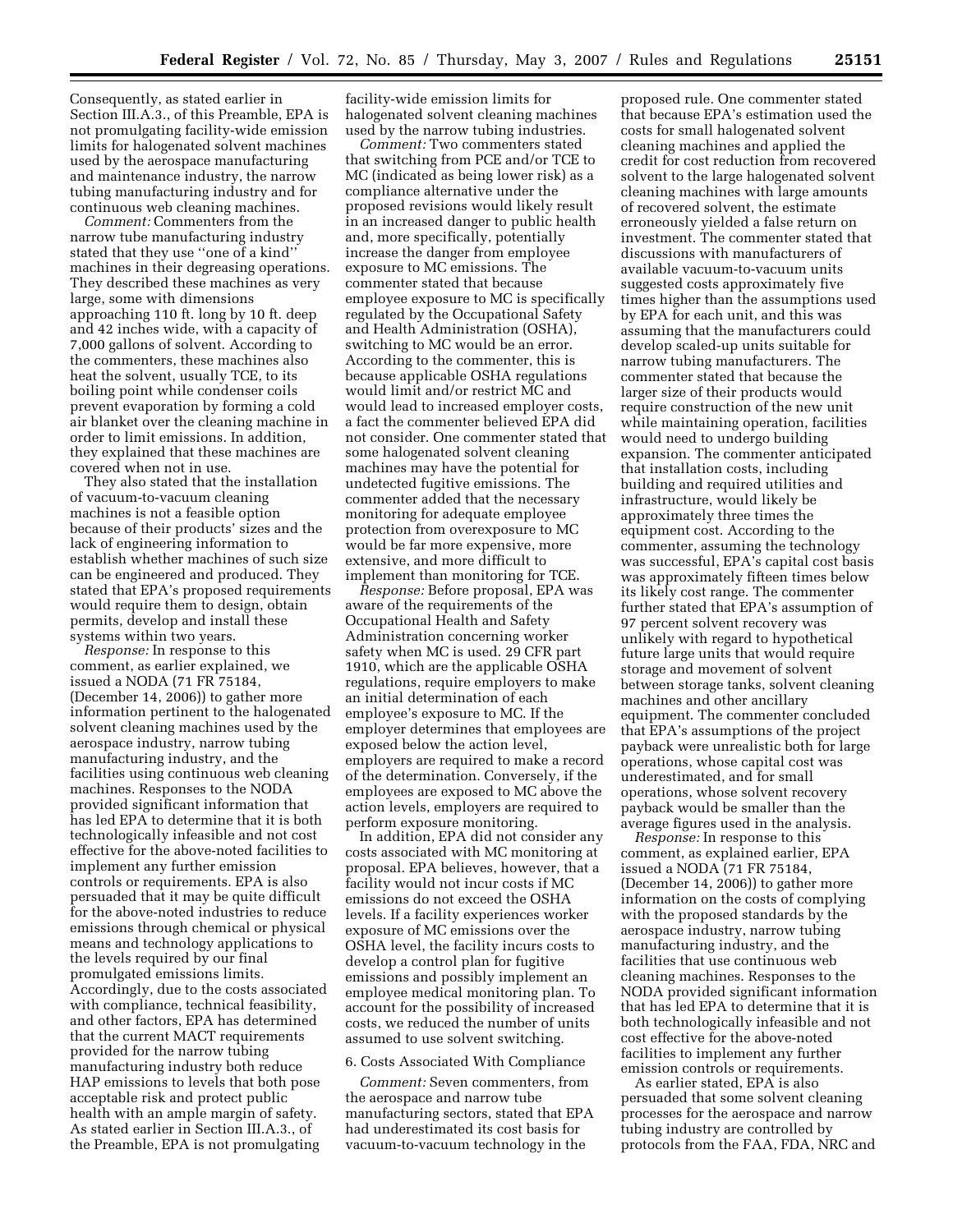from protocols to satisfy original equipment manufacturers' specifications. As earlier stated, EPA has also concluded in this final rule that solvent switching from PCE or TCE to MC may not be a viable option in some instances for the aerospace industry. As also explained earlier in Section III.B. of the Preamble, EPA has re-analyzed the cost assumptions made at proposal for the aerospace industry separate from the halogenated solvent cleaning machines that are covered by this final rule, and has determined that due to costs, technical feasibility, and other factors requiring additional controls, would not be feasible at this time. Consequently, as stated earlier in section III.A.3 of the Preamble, we are not promulgating facility-wide emission limits for halogenated solvent cleaning machines used by the narrow tubing and aerospace manufacturing and maintenance industries.

*Comment:* Commenters that use continuous web cleaning machines stated that EPA's analysis of the technology and cost impacts of the two proposed emission limits failed to consider the impacts on continuous web machines. The commenters stated that while EPA identified numerous compliance options, solvent switching from PCE to TCE or MC would be the sole compliance option for continuous web cleaning machines. The commenters further stated that EPA was correct to conclude that neither retrofits nor machine replacement would be an available compliance option for continuous web cleaners; however, the commenters stated that ''EPA should not have concluded that solvent switching would be an available option for continuous web cleaners.'' The commenters further stated that switching from TCE to MC is not an available option because ''MC reacts with chemically active metals such as aluminum.'' The commenters also stated that MC is incompatible with some of the gaskets and seals in pumps, ports and manifold systems. The commenters added that MC is less stable as a continuous web cleaning solvent and would require additional monitoring and probably additional stabilization control systems. Additionally, the commenters stated that MC is not readily adsorbed by the carbon in carbon adsorption devices and, as such, solvent switching would require reconfiguration and possibly rebuilding of the carbon adsorption devices. According to the commenters, MC requires longer dwell time in the carbon beds, which would in turn require a greater carbon surface area and larger

carbon filtration systems. The commenters also stated that quantities of TCE would react with MC and that facilities would need to conduct a complete purging of systems in order to prevent cross contamination. The commenters further stated that such purging would include the removal of significant production line components, which would lead to increased compliance costs.

The commenters also stated that EPA estimated a 29 percent increase in solvent consumption if switching from TCE to MC. The commenters, however, expected much higher increases. The commenters explained that because steel that is placed in cleaning machines is slightly heated above ambient temperature, any slight temperature elevation would cause MC to vaporize more readily than TCE. The commenters claimed that increases in solvent consumption rate would ultimately create elevated vapor concentrations in the carbon adsorption device thereby making recovery more difficult. The commenters further claimed that even though MC is cheaper per unit volume, more MC would be required to achieve the same level of cleaning.

The commenters also maintained that add-on control equipment, retrofits and machine replacement technologies identified in the proposed rule are for the typical halogenated solvent cleaning machines that were subject to the 1994 NESHAP, and not continuous web cleaning machines or systems. The commenters stated that modifications such as modifying freeboard ratios, adding working mode covers, or retrofitting freeboard refrigeration devices are inapplicable because no freeboard exists in continuous web cleaning machines, which are enclosed, with the exception of entrance and exit points during normal operations. The commenters further stated that vacuumto-vacuum machines are only appropriate for batch cleaners. Because of these technical issues, the commenters stated that EPA did not evaluate the costs and technological feasibility of the facility-wide emission limits for the continuous web cleaning machines.

*Response:* In response to this comment, as stated earlier, EPA issued a NODA (71 FR 75184, (December 14, 2006)) to gather more information on the costs of complying with the proposed standards by the aerospace industry, narrow tubing manufacturing industry, and the facilities using continuous web cleaning machines. As also stated earlier, responses to the NODAprovided significant information has led EPA to re-evaluate costs of installing

CADs and vacuum-to-vacuum machines. EPA has determined that compliance by continuous web cleaning machines with either the proposed 40,000 kg/yr limit or the 60,000 kg/yr MC equivalent limit would not be cost effective and either limit may be technically infeasible in some instances. Consequently, as stated in Section III.A.3 of this Preamble, EPA is not requiring continuous web cleaning machines to comply with the facilitywide emission limits we are promulgating for this final rule. EPA is concluding that the current level of control by the existing NESHAP both reduces HAP emissions to levels that present an acceptable risk and provides an ample margin of safety to protect public health and prevent adverse environmental effects.

*Comment:* One commenter, an industry association representing producers and users of halogenated solvents, indicated that MC is not compatible with some substrates because of its aggressive nature. In addition, the commenter stated that MC's low boiling point shortens the effective cleaning time and makes it ineffective for light-gauge metals where incomplete rinsing action may cause staining. According to the commenter, the low boiling point of MC also makes it less effective on stubborn soils, including high-melting point waxes and pitches and grossly contaminated parts. The commenter stated that PCE's higher boiling point makes it ideal for these applications. According to the commenter, PCE is also a popular choice for closed-loop equipment, where PCE's inherent stability reduces the possibility of hydrolysis.

The commenter also stated that while MC has the lowest vapor loss rate from an idling halogenated solvent cleaning machine, its low vapor density makes it the most difficult to control in a working degreaser where air movements generally increase losses. The commenter also stated that MC has the lowest vapor recovery rates in carbon adsorption systems used to collect solvents from many web and in-line machines. In addition, the commenter stated that MC users are subject to a comprehensive OSHA standard that requires a medical surveillance and removal program not required for PCE and TCE users.

*Response:* EPA recognizes that there are chemical and physical limitations when considering solvent switching as a method to reduce emissions in compliance with both the proposed and final facility-wide emission limits we are promulgating in this final rule. In the proposed rule, EPA assumed 30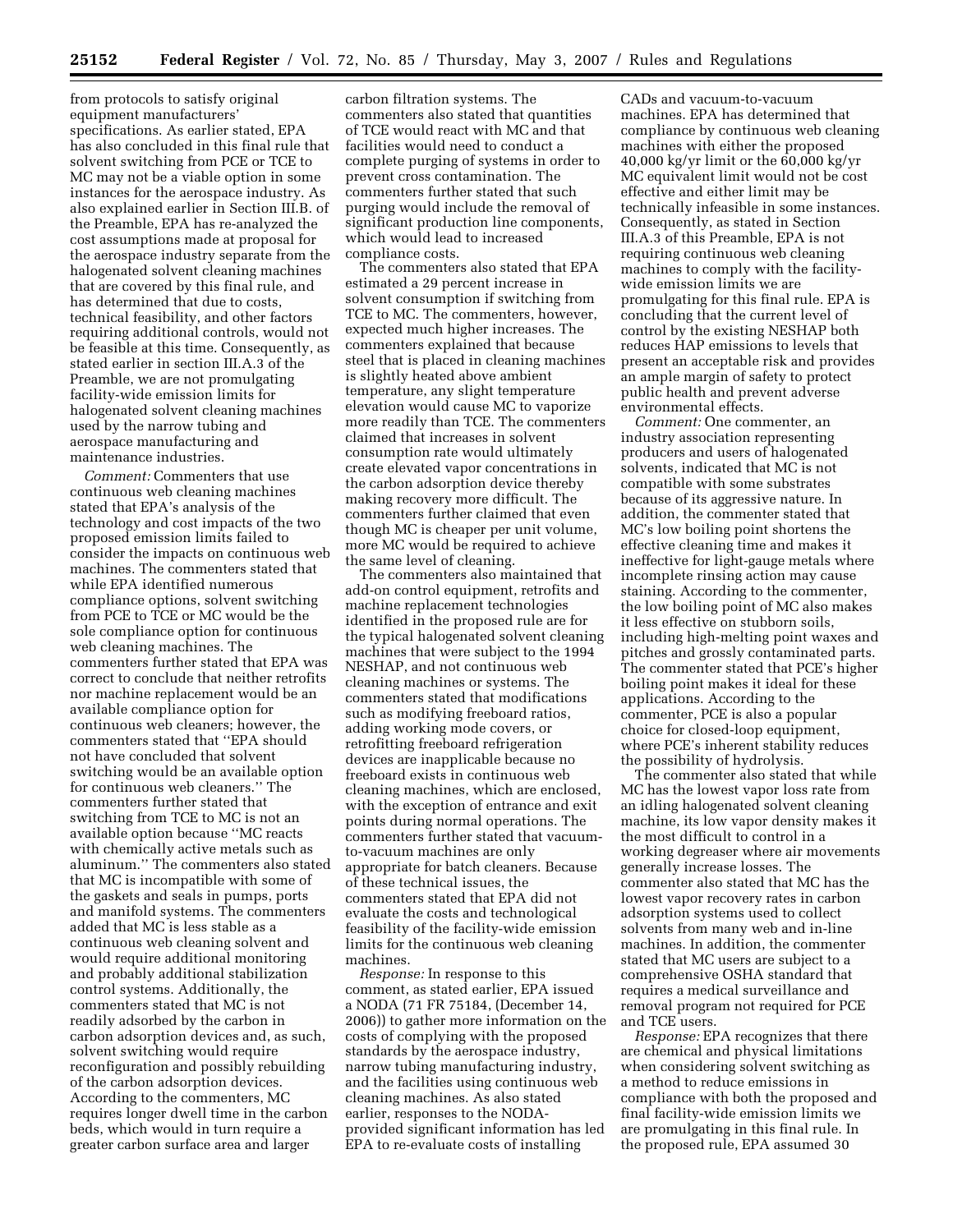percent of facilities would switch to a less potent solvent; however, significant comments have led us to re-evaluate these assumptions. Consequently, with regard to our solvent switching analysis, for this final rule, EPA has reduced the number of units for which solvent switching is an option from 30 percent to 15 percent. The cost analysis in Section III.B. of the Preamble to this final rule reflects this change.

#### 7. General Comments

*Comment:* A number of commenters stated that the 1999 NEI data did not reflect current emission levels and were not a sufficient basis for assessing technical or economic feasibility. Some believed that the 1999 NEI database was obsolete and provided an incomplete emission database when used as a primary source of data for halogenated solvent emissions. The commenter stated that the industry had changed since 1999 due to local, regional, and State regulatory pressures. The commenter indicated that the most significant change since 1999 was the phase out of TCA manufacture for emissive use, which effectively eliminated its use for solvent cleaning. The commenters pointed out that EPA had access to the 2002 NEI database and encouraged EPA to re-evaluate the risk assessment using the updated database.

*Response:* In response to public comments we received on the August 17, 2006 rule proposal, we reassessed the risks associated with the halogenated solvent source category using the 2002 NEI inventory. The proposal was based on the 1999 inventory. These data were not available at the time the proposal was being developed.

*Comment:* One commenter stated that EPA established a MACT standard for the continuous web subcategory in December 1999 and therefore, Section 112(f) risk analysis for the subcategory is not required until December 2007. The commenter stated that the continuous web subcategory was established five years after the standard for the other halogenated solvent machines. According to the commenter EPA's proposed rule fails to recognize that under this requirement EPA has eight years from December 3, 1999 (or by December 3, 2007) to conduct the residual risk evaluation for the continuous web subcategory.

*Response:* Section 112(f)(2)(A) requires the Administrator to promulgate applicable standards ''within 8 years after promulgation of standards,'' under section 112(d). We read this provision as allowing for our promulgation of standards, under

section 112(f), within 8 years of the effective date of section 112(d) requirements, rather than within 8 years of the compliance date of the section 112(d) requirements. (See for example, section 112(f)(3) (''the Administrator shall establish a compliance date or dates \* \* \* which shall provide for compliance as expeditiously as practicable but in no event later than three years *after the effective date of such standard*.'' (Emphasis added)). The effective date of the Halogenated Solvent Cleaning NESHAP is December 2, 1994, and not December 3, 1999, as suggested by the commenter, although we subsequently made certain clarifications and amendments to these requirements. Our obligation to promulgate residual risk standards for this source category is therefore past, and we are now operating under a consent decree that required our promulgation of today's rule on or before December 15, 2006, subsequently extended to April 16, 2007. We also believe that there is nothing in the Act that precludes our completion of the residual risk review prior to 8 years after promulgation of section 112(d) standards.

*Comment:* One commenter stated that EPA had used a very simplistic model to perform the emissions evaluations which may be acceptable for an initial screening, but that the Agency had failed to provide information to either validate its approach or any indication as to whether the presented risk levels exceed the upper bound limit of 100-ina-million using the correct facility information such as stack parameters. The commenter requested that EPA review the seven facilities with an estimated cancer risk greater than 100 in-a-million to determine whether the use of average stack parameters was appropriate and to revise the proposed rule accordingly. The commenter also requested that EPA add an option allowing facilities to conduct sitespecific emission modeling to determine if a facility meets or exceeds the allowable MIR, which would depend on which option EPA finalized. Subsequently, EPA could use this modeling to set a site-specific facility limit that is higher than either proposed options.

*Response:* The choice of the proposed emission limits and the final emission limit is based on the level of risk reduced, cost and technical feasibility to achieve a particular emission limit. While we acknowledge the uncertainty inherent in the NEI data used, its effect on risk is not the only consideration for the proposed emission limits. In spite of the fact that perhaps 50 percent of the

release parameters in the 1999 NEI database may be defaults, our understanding of this source category and our best engineering judgment suggested the data were reasonable to use in our risk assessment, (*e.g.*, the range of stack heights was appropriate for these sources). We also acknowledged that while our risk assessment was likely to overestimate risks, this overestimate was not likely to be large because of the many variables and assumptions used in the assessment that would yield lower estimated risk levels, (*e.g.*, the use of a probabilistic method for evaluating population risks). Therefore, a focused evaluation of the release parameters of a few facilities at the upper end of the risk spectrum, while possibly having some effect on their individual risk levels, is not likely to affect our overall conclusions about the level of risk from the entire source category.

Concerning the site specific emission modeling, EPA did not incorporate in the proposed rule an approach that would allow site specific modeling. Instead, EPA assessed risk on a source category basis. EPA also did not incorporate in the proposed rule an approach a low-risk alternative for compliance.

### **V. Responses to Significant Comments on EPA's December 14, 2006, Notice of Data Availability (NODA)**

### *A. Emission Limits*

*Comment:* Two commenters from the aerospace industry submitted available compliance options for the 40,000 kg/yr MC equivalent emission limit. One option involved switching from HAP chlorinated solvents to n-propyl bromide. Another option involved the facilities switching to an alkaline degreasing system with ultrasonic wash tanks.

One aerospace facility, which had a large operation with multiple halogenated solvent cleaning machines, submitted very detailed descriptions of each machine, the options available and the associated costs of implementation. For their multiple machines, they presented twelve emissions reduction options, five of which reduced their emissions to below the 40,000 kg/yr MC equivalent limit. The compliance options include a combination of machine covers, extension areas, additional drain time for parts, installing larger or additional carbon absorption systems and switching some current machines with vacuum-tovacuum machines. The commenter indicated that completing these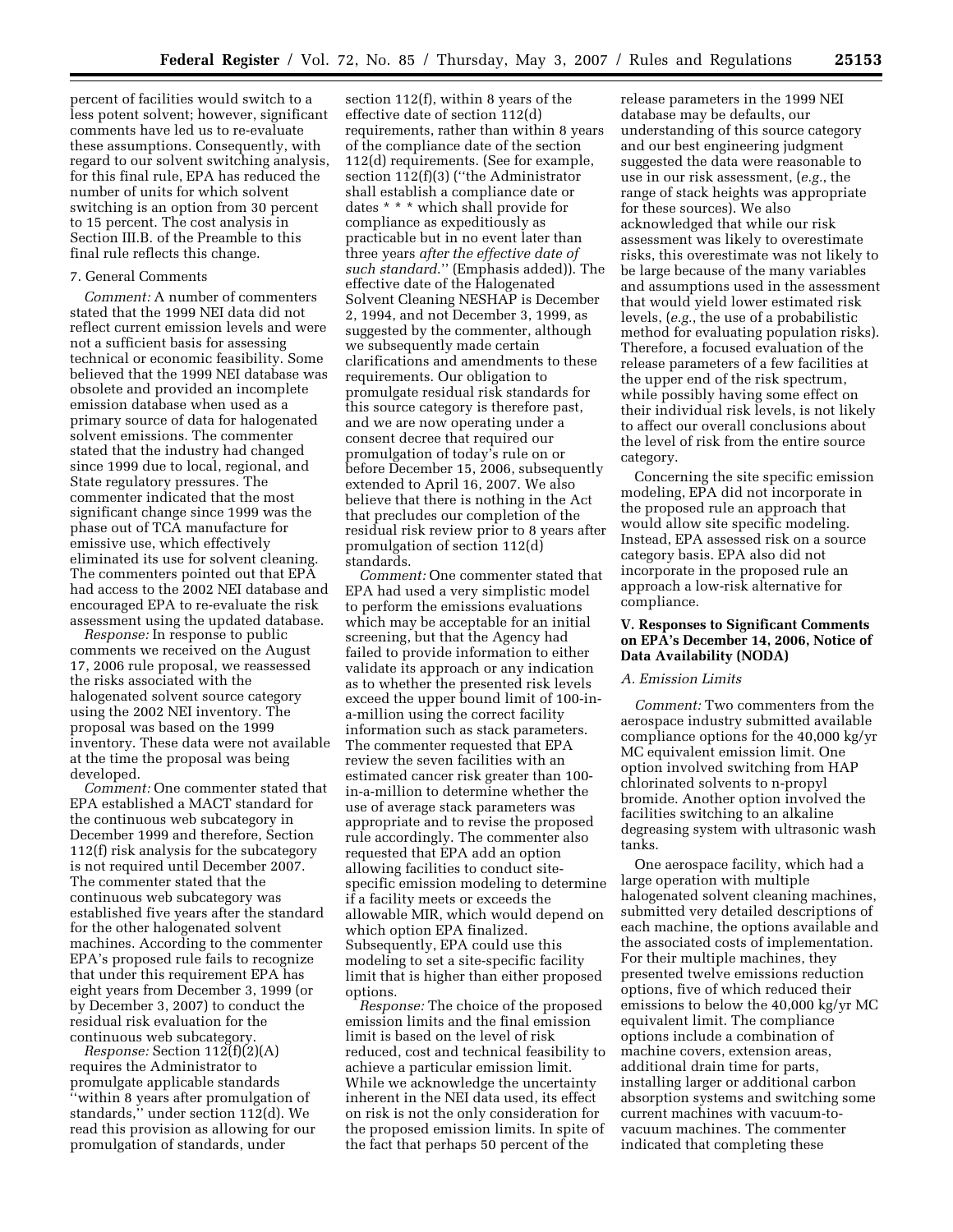compliance options would take six years or more.

*Response:* EPA recognizes that a few small aerospace facilities may operate with emissions at or below both the proposed and final promulgated emission limits. In the proposal, EPA assumed solvent switching and other technologies could be applied at a reasonable cost. EPA has discovered, however, that this industry is bound to the use of chlorinated solvents and solvent switching is not a viable option for compliance. As earlier stated, EPA also recognized that the affected facilities cannot undertake all the necessary modifications within the three-year compliance period. EPA also notes that all these considerations are true for the final promulgated 60,000 kg/ yr emission limit.

*Comment:* Two commenters that use continuous web cleaning machines maintained that they could not comply with either of the proposed emission limits. Both facilities stated that they had installed carbon absorption devices, which operated at about 99 percent control efficiency, but that most of their emissions could not be captured by these devices because of the nature of continuous web cleaning machines. According to the commenters, fugitive emissions occur in different locations along production lines and along the cleaning process. The commenters provided some possible additions to their cleaning systems that would achieve additional reductions, but they did not provide information on the emission levels they could attain. The commenters stated that there are limited available technologies to capture emissions and that it would be technically difficult for them to capture a significant portion of their emissions. The commenters also maintained that attaining a degree of control rather than meeting an emission limit is a more appropriate measure of their emission reduction capability.

*Response:* EPA recognizes that continuous web machines are designed differently from general halogenated solvent cleaning machines, *i.e.*, batch and in-line cleaning machines. As explained in earlier responses, we have determined that it is both technologically infeasible and not cost effective for continuous web cleaning machines to comply with our final promulgated emissions limit. As also stated in Section III.A.3. of the preamble, in this final rule, we are not setting any emissions limits for facilities that use continuous web cleaners. As also explained earlier, we are concluding that the current level of control for continuous web cleaning

machines called for by the existing NESHAP reduces HAP emissions to levels that present an acceptable risk, protects public health with an ample margin of safety, and prevents adverse environmental effects.

*Comment:* We received significant comments from five narrow tubing manufacturers. These commenters presented very significant and compelling reasons as to why they could not meet the proposed emission limits. The commenters indicated that carbon absorption systems were the only available feasible control technology but that installation would result in only a maximum of 25 percent overall emissions reduction. The commenters stated that vacuum-tovacuum machines have not been engineered or tested to the sizes that are required for their specific industrial processes. They claimed that such large vacuum-to-vacuum machines are not available from machine manufacturers. One commenter stated that after five years of research and design they may be able to achieve the 100,000 kg/yr MC equivalent emission limit.

*Response:* EPA is persuaded that narrow tube manufacturing facilities are the most technically challenged in reducing emissions to the levels called for by either our proposed or final promulgated 60,000 kg/yr emission limit. EPA has also determined that this industry is bound to the use of chlorinated solvents and solvent switching is not a viable option for compliance. Furthermore, EPA is persuaded that vacuum-to-vacuum technology has not developed to a point where this industry can install these machines into their processes with certainty of performance. Therefore, EPA has concluded in this rule that this industry could only achieve both the proposed and final promulgated emissions limits by implementing newly engineered and untested technology. Consequently, as explained earlier in Section III.A.3. of the Preamble, EPA is adopting no changes to the 1994 NESHAP for the halogenated solvent cleaning machines used by the narrow tubing industry, and we are concluding that the current level of control by the existing NESHAP reduces HAP emissions to levels that present an acceptable risk, protects public health with an ample margin of safety, and prevents adverse environmental effects.

#### *B. Cost Impacts*

*Comment:* One aerospace facility maintained that the application of various technologies would result in 85 percent overall emissions reduction at capital costs of between \$1.1 and \$1.7

million, for this particular facility, but that it would need considerable more time beyond the proposed two years compliance period to implement the proposed emissions limits.

*Response:* As a result of the comments on compliance costs, EPA re-evaluated the ability of the aerospace industry to feasibly implement in a cost effective manner other emission limits we discussed at proposal but did not propose (ranging from 60,000 kg/yr to 250,000 kg/yr MC equivalent emission limits). We relied on commenters' submissions to assist us in revising our cost estimates for complying with these emissions limits by the aerospace industry and also relied on it in part in applying cost assumptions to the remainder of the other industries that use halogenated solvent cleaning machines.

The results indicated that implementing additional emission control levels, (ranging from 60,000 kg/ yr to 250,000 kg/yr MC equivalent emission limits), within a three-year compliance period would result in total capital costs of over \$9 million with a cost effectiveness of about \$2,000/ton of solvent used. Furthermore, EPA calculated the total annualized costs for each cancer case avoided would be more than \$17.5 million for the 100,000 kg/yr MC equivalent emission limit. Therefore, EPA is concluding in this final rule that the NESHAP requirements for aerospace manufacturing and maintenance degreasing machines, provide an ample margin of safety and that the requirements set forth in this final rule are not applicable to halogenated solvent cleaning machines that are associated with the aerospace manufacturing and maintenance industry and facilities. Under this final rule, the 1994 NESHAP requirements remain applicable to all the halogenated solvent cleaning machines associated with the aerospace manufacturing and maintenance facilities.

*Comment:* Commenters that use continuous web cleaning machines projected the capital costs of complying with the proposed emission limits (through ''additions'' to their production lines) at about \$1,000,000.

*Response:* EPA recognizes the unique character of continuous web cleaning machines and is persuaded that technical emission control choices are limited to CADs to attain significant emission reductions. EPA has assumed that CADs may only achieve a 10 to 30 percent overall reductions in facilitywide emissions. Therefore, CAD alone would be insufficient for purposes of complying with the final promulgated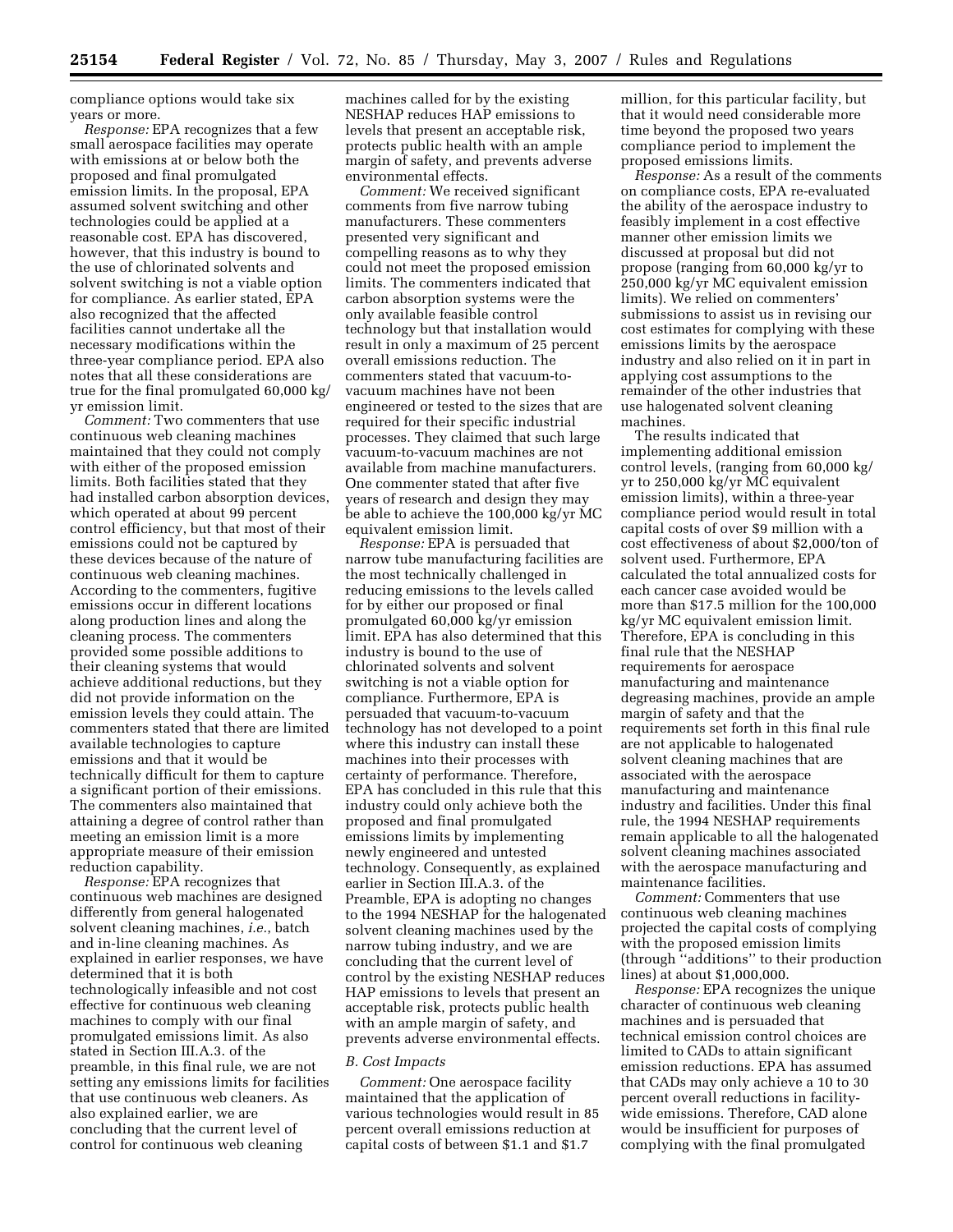emissions limit. We have taken this into consideration in promulgating the final rule.

*Comment:* The narrow tube manufacturing industry calculated their costs of compliance with the proposed emission limits on the basis of installing CAD and researching and designing new and untested vacuum-to-vacuum technology. They indicated that capital costs for CAD installation ranged from \$200,000 to \$1,800,000. They also indicated that while this option is technically feasible it would only achieve 10 to 30 percent maximum in overall facility emissions reductions. The commenters further indicated that compliance with the proposed limits would require engineering new technology or relying on vacuum-tovacuum machines, but that after conferring with vacuum-to-vacuum machine manufacturers, the cost estimates were more than \$4,600,000 in capital costs with about \$578,000 for operating costs. One facility, which produces specialized narrow tubing for medical applications, projected costs for vacuum-to-vacuum machines installation at \$10.5 million and estimated that it would require between five and six years for the evaluation of the machines' cleaning performance. The commenters also stated that endloading machines would require additional building space for loading and unloading tube bundles with lengths of 80 to 110 feet.

*Response:* EPA is persuaded that the narrow tubing industry is confronted with the biggest technological hurdle in achieving emissions reductions for purposes of achieving either the proposed or final promulgated emission limits. EPA is persuaded that emission control choices, for the narrow tubing industry, are limited to CAD, in order to attain the most significant emission reductions within the three-year compliance time frame. EPA is also persuaded that CAD may only achieve a 10 to 30 percent overall reductions in facility-wide emissions. Therefore, we have determined that installation of CAD alone would not control emissions to the level of either the proposed or final promulgated emission limits. We have also taken into consideration the costs for developing technology that will reduce emissions to both the proposed and final promulgated emissions limits. EPA has amended its cost analysis for this group of facilities and has determined that a cost effectiveness of over \$3,600/ton, when joined with EPA's estimate of over \$87 million in annual costs for each cancer case avoided, is unreasonable. Therefore, EPA is concluding in this

final rule that the NESHAP requirements for narrow tube manufacturing provide an ample margin of safety, prevent adverse environmental effects and that the requirements set forth in this final rule will not be applicable to halogenated solvent cleaning machines associated with the narrow tubing manufacturing industry. Under this final rule, the 1994 NESHAP requirements remain applicable to all continuous web and halogenated solvent cleaning machines used by narrow tubing and aerospace manufacturing and maintenance facilities.

#### *C. Compliance Schedule*

*Comment:* Aerospace industries maintained that a five-year minimum compliance period would be necessary to investigate technology and protocol changes in order to comply with the proposed 40,000 kg/yr limit. A commenter from the narrow tubing industry suggested between five and ten years as necessary for them to investigate the probability of applying technology to reduce emissions to a significant amount, to either of the proposed emission limits.

The narrow tube manufacturing commenters stated that their machines are unique, indicated the nonavailability of feasible emission reductions technology for either proposed emission limits and recommended that EPA allow the industry five to ten years for research and development of specific vacuum-tovacuum technology for the specific needs of their industry.

*Response:* As stated in responses to earlier comments, EPA has considered these comments as significant and after re-evaluating compliance costs, technical feasibility and other factors, is concluding that, for the aerospace manufacturing and maintenance industry, narrow tube manufacturing industry, and facilities using continuous web cleaning machines, the current level of control provided by the existing NESHAP both reduces HAP emissions to levels that present an acceptable risk and provides an ample margin of safety to protect public health.

#### **VI. Impacts**

For sources required to comply with the 60,000 kg/yr MC equivalent emission limit, the national capital costs to reach compliance with the final rule are estimated to be \$15,000,000 with annualized cost savings of \$1.3 million. The capital costs for individual facilities would range from \$15,000 to \$800,000 with an average cost of about \$200,000. More than 60 percent of the facilities

implementing control technology would recognize a cost savings primarily from solvent savings. Capturing and controlling HAP emissions is a pollution prevention approach where emissions reduction translate into less PCE, TCE and MC consumption and reduced operating costs primarily because facilities would need to purchase less solvents. Using the 2002 NEI database, the maximum individual cancer risk is estimated to be reduced from 100-in-1 million to between 20 and 50-in-a-million (using both OPPTS and CalEPA potency values). The rule is expected to reduce cancer incidence from 0.55 cases annually to 0.36 cases annually, a reduction in cancer incidence of 0.19 cases annually.

EPA also estimates that to comply with the 100,000 kg/yr MC equivalent emission limit, military depot maintenance facilities are expected to incur \$540,000 in capital costs with annualized savings of about \$56,000. Using the 2002 NEI database, the maximum individual cancer risk is estimated to be reduced from six-in-amillion to three-in-a-million. The emission limit for military depot maintenance facilities is expected to reduce cancer incidence by 0.002 cases annually.

### **VII. Statutory and Executive Order Reviews**

### *A. Executive Order 12866: Regulatory Planning and Review*

Under Executive Order 12866 (58 FR 51735, October 4, 1993), this action is a ''significant regulatory action.'' Executive Order (EO) 12866 gives the Office of Management and Budget (OMB) the authority to review regulatory actions that are categorized as ''significant'' under section 3(f) of the EP, *i.e.*, those actions that are likely to result in a rule that may raise novel legal and policy issues arising out of mandates in CAA section 112(f)(2) and 112(d)(6). Accordingly, EPA submitted this action to OMB for review under EO 12866 and any changes made in response to OMB recommendations have been documented in the docket for this action.

In addition, EPA prepared an analysis of the potential costs and benefits associated with this action. This analysis, which is briefly summarized in Section III.B. of the Preamble, is contained in National Cost Impacts Memorandum. A copy of the analysis is available in the docket for this action.

#### *B. Paperwork Reduction Act*

This action does not impose any new information collection burden. Owners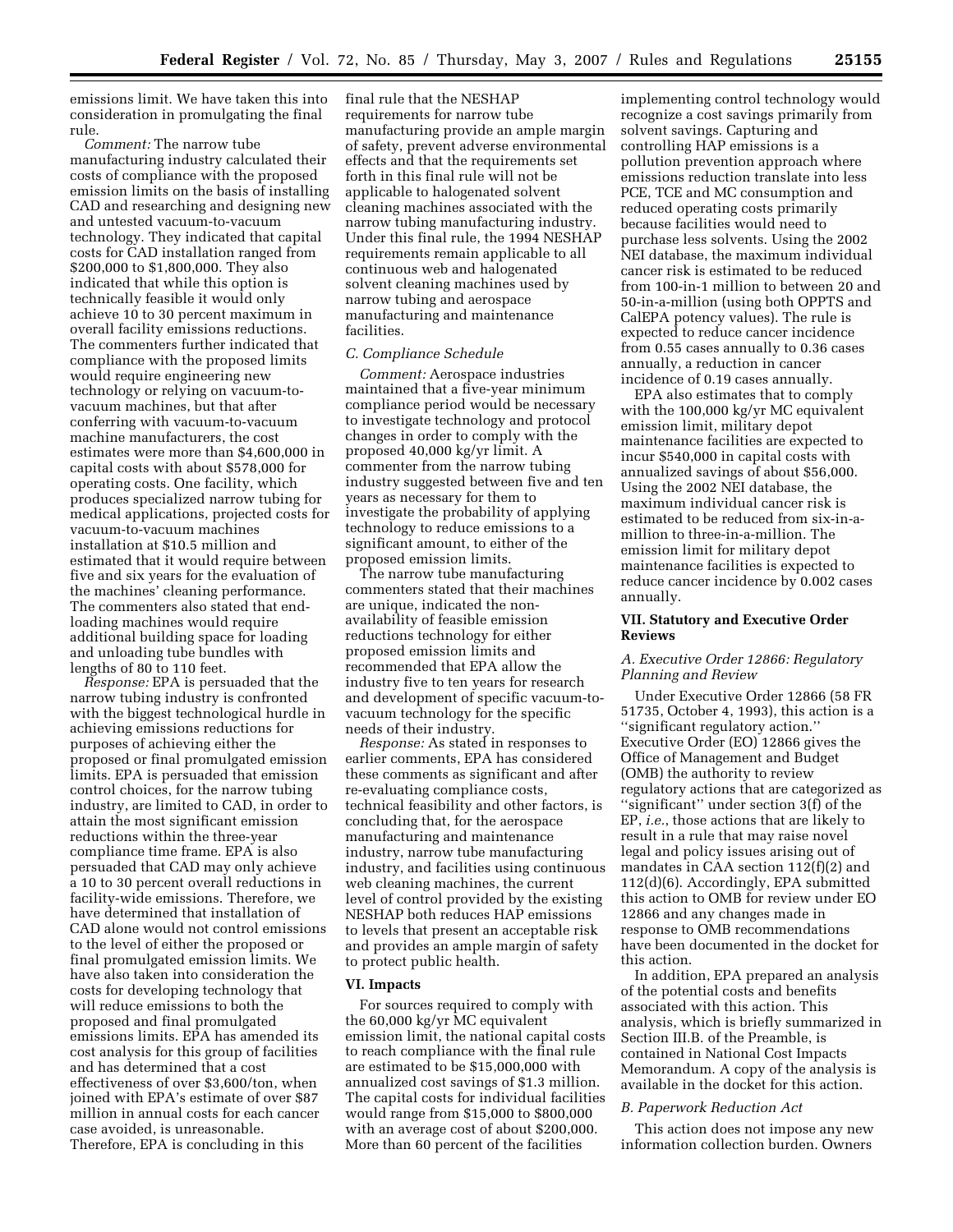or operators will continue to keep records and submit required reports to EPA or the delegated State regulatory authority. Notifications, reports, and records are essential in determining compliance and are required, in general, of all sources subject to the 1994 Halogenated Solvent Cleaning NESHAP. Owners or operators subject to the 1994 Halogenated Solvent Cleaning NESHAP continue to maintain records and retain them for at least 5 years following the date of such measurements, reports, and records. Information collection requirements that were promulgated on December 2, 1994 in the Halogenated Solvent Cleaning NESHAP prior to the 2005 proposed amendments, as well the NESHAP General Provisions (40 CFR part 63, subpart A), which are mandatory for all owners or operators subject to national emission standards, are documented in EPA ICR No. 1652.05. The Office of Management and Budget (OMB) has previously approved these information collection requirements contained in the existing regulations 40 CFR part 63 subpart T under the provisions of the Paperwork Reduction Act, 44 U.S.C. 3501 *et seq.*  and has assigned OMB control number 2060–0273, EPA ICR number 1652.05. A copy of the OMB approved Information Collection Request (ICR) may be obtained from Susan Auby, Collection Strategies Division; U.S. Environmental Protection Agency (2822T); 1200 Pennsylvania Ave., NW., Washington, DC 20460 or by calling (202) 566–1672.

Burden means the total time, effort, or financial resources expended by persons to generate, maintain, retain, or disclose or provide information to or for a Federal agency. This includes the time needed to review instructions; develop, acquire, install, and utilize technology and systems for the purposes of collecting, validating, and verifying information, processing and maintaining information, and disclosing and providing information; adjust the existing ways to comply with any previously applicable instructions and requirements; train personnel to be able to respond to a collection of information; search data sources; complete and review the collection of information; and transmit or otherwise disclose the information.

An agency may not conduct or sponsor, and a person is not required to respond to a collection of information unless it displays a currently valid OMB control number. The OMB control numbers for EPA's regulations in 40 CFR part 9 and 48 CFR part 15.

We have established a public docket for this action, which includes the ICR, under Docket ID number EPA–HQ–

OAR–2003–0009, which can be found in *http://www.regulations.gov.* This final decision will not change the burden estimates from those developed and approved in 1994 for the national emission standard.

#### *C. Regulatory Flexibility Act*

The Regulatory Flexibility Act (RFA) generally requires an agency to prepare a regulatory flexibility analysis of any rule subject to notice and comment rulemaking requirements under the Administrative Procedure Act or any other statute unless the agency certifies that the rule will not have a significant economic impact on a substantial number of small entities. Small entities include small businesses, small organizations, and small governmental jurisdictions.

For purposes of assessing the impact of the final action on small entities, small entity is defined as: (1) A small business as defined by the Small Business Administration's (SBA) regulations at 13 CFR 121.201; (2) a small governmental jurisdiction that is a government of a city, county, town, school district, or special district with a population of less than 50,000; and (3) a small organization that is any not-forprofit enterprise which is independently owned and operated and is not dominant in its field.

As mentioned earlier in this Preamble, facilities across several industries use halogenated solvents to degrease their products, therefore a number of size standards are utilized in this analysis. For the industries represented in this analysis, the employment size standard varies from 500 to 1,500 employees. The annual sales standard is as low as 4 million dollars and as high as 150 million dollars.

After considering the economic impacts of this final rule on small entities, we have concluded that this action will not have a significant economic impact on a substantial number of small entities. This conclusion is based on the economic impact of the final rule to affected small entities in the entire halogenated solvent cleaning source category. The final rule is expected to affect 125 ultimate parent entities that will be regulated as major sources. Forty of the parent entities, or approximately onethird, are defined as small according to the SBA small business size standards. None of the small firms has an annualized cost of more than 0.7 percent of sales associated with meeting the requirements for major sources, and 16 of the forty affected small firms are estimated to incur no costs or have cost

savings associated with compliance with the final rule. For more information, please consult the economic impact analysis for this rulemaking.

### *D. Unfunded Mandates Reform Act*

Title II of the Unfunded Mandates Reform Act of 1995 (UMRA), Public Law 104–4, establishes requirements for Federal agencies to assess the effects of their regulatory actions on State, local, and tribal governments and the private sector. Under section 202 of the UMRA, EPA generally must prepare a written statement, including a cost-benefit analysis, for proposed and final rules with ''Federal mandates'' that may result in expenditures to State, local, and tribal governments, in the aggregate, or to the private sector, of \$100 million or more in any one year. Before promulgating an EPA rule for which a written statement is needed, section 205 of the UMRA generally requires us to identify and consider a reasonable number of regulatory alternatives and adopt the least costly, most costeffective, or least burdensome alternative that achieves the objectives of the rule. The provisions of section 205 do not apply when they are inconsistent with applicable law. Moreover, section 205 allows EPA to adopt an alternative other than the least costly, most cost-effective, or least burdensome alternative if the Administrator publishes with the final rule an explanation why that alternative was not adopted.

Before we establish any regulatory requirements that may significantly or uniquely affect small governments, including tribal governments, it must have developed under section 203 of the UMRA a small government agency plan. The plan must provide for notifying potentially affected small governments, enabling officials of affected small governments to have meaningful and timely input in the development of EPA regulatory proposals with significant Federal intergovernmental mandates, and informing, educating, and advising small governments on compliance with the regulatory requirements.

We have determined that this final rule does not contain a Federal mandate that may result in expenditures of \$100 million or more for State, local, and tribal governments, in the aggregate, or to the private sector in any 1 year. Thus, this final rule is not subject to the requirements of sections 202 and 205 of the UMRA.

EPA has determined that the final rule contains no regulatory requirements that might significantly or uniquely affect small governments because it contains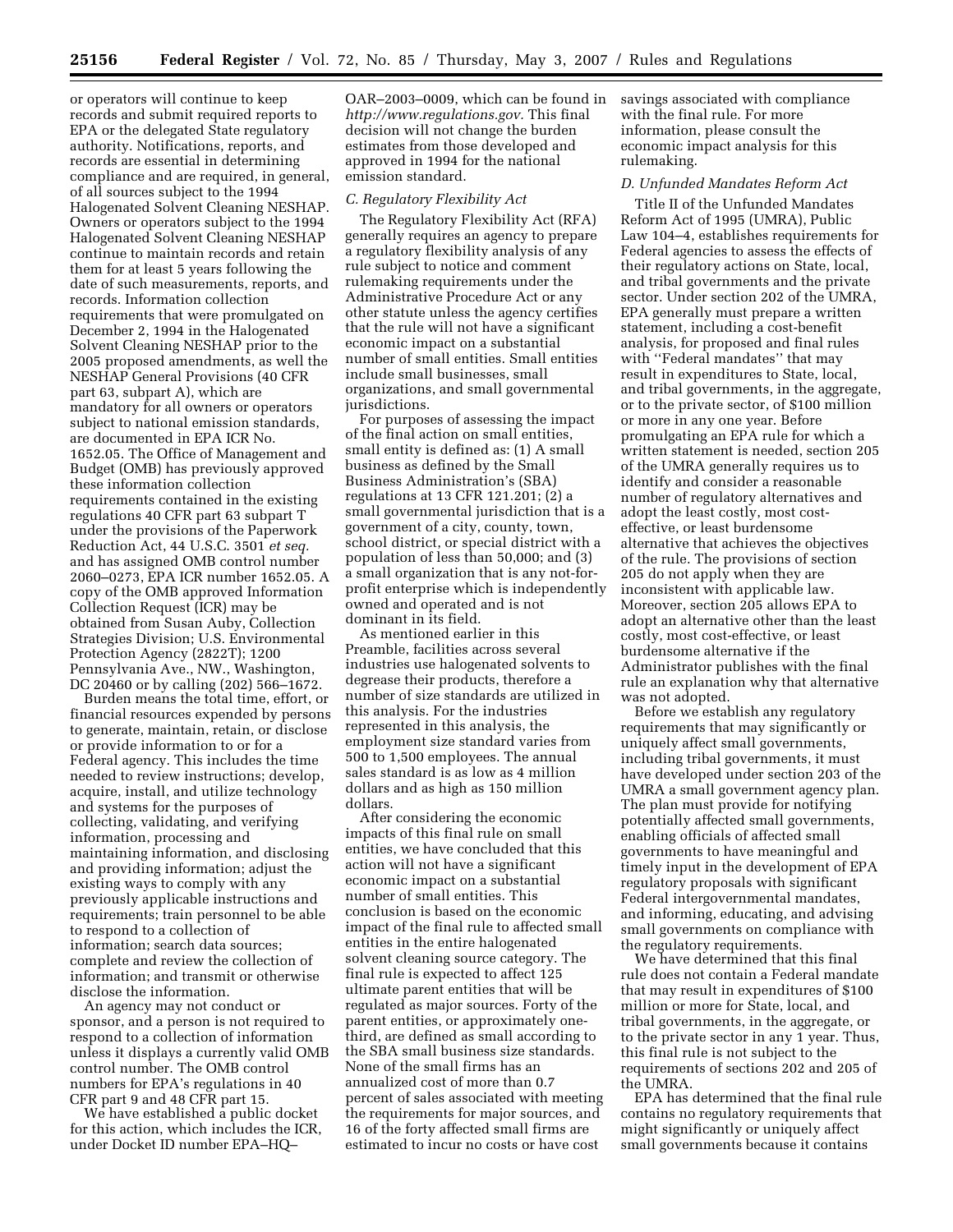no requirements that apply to such governments or impose obligations upon them.

#### *E. Executive Order 13132: Federalism*

Executive Order 13132, entitled ''Federalism,'' (64 FR 43255, August 10, 1999) requires EPA to develop an accountable process to ensure ''meaningful and timely input by State and local officials in the development of regulatory policies that have federalism implications.'' ''Policies that have federalism implications'' is defined in the Executive Order to include regulations that have ''substantial direct effects on the States, on the relationship between the national government and the States, or on the distribution of power and responsibilities among the various levels of government.''

This final rule does not have federalism implications. It will not have substantial direct effects on the States, on the relationship between the national government and the States, or on the distribution of power and responsibilities among the various levels of government, as specified in Executive Order 13132. None of the affected halogenated solvent cleaning facilities are owned or operated by State or local governments. Thus, Executive Order 13132 does not apply to the final rule.

### *F. Executive Order 13175: Consultation and Coordination With Indian Tribal Governments*

Executive Order 13175, entitled ''Consultation and Coordination with Indian Tribe Governments'' (65 FR 67249, November 9, 2000), requires us to develop an accountable process to ensure ''meaningful and timely input by tribal officials in the development of regulatory policies that have tribal implications.'' ''Policies that have tribal implications'' is defined in the Executive Order to include regulations that have ''substantial direct effects on one or more Indian tribes, on the relationship between the Federal Government and the Indian tribes, or on the distribution of power and responsibilities between the Federal government and Indian tribes.''

This final rule does not have tribal implications. It will not have substantial direct effects on tribal governments, on the relationship between the Federal government and Indian tribes, or on the distribution of power and responsibilities between the Federal government and Indian tribes as specified in Executive Order 13175. Thus, Executive Order 13175 does not apply to this final decision.

### *G. Executive Order 13045: Protection of Children From Environmental Health and Safety Risks*

Executive Order 13045 (62 FR 19885, April 23, 1997) applies to any rule that: (1) Is determined to be ''economically significant'' as defined under Executive Order 12866, and (2) concerns an environmental health or safety risk that EPA has reason to believe may have a disproportionate effect on children. If the regulatory action meets both criteria, the Agency must evaluate the environmental health or safety effects of the planned rule on children, and explain why the planned regulation is preferable to other potentially effective and reasonably feasible alternatives considered by the Agency.

This final decision is not subject to the Executive Order because it is not economically significant as defined in Executive Order 12866, the Agency believes this action represents reasonable further efforts to mitigate risks to the general public, including effects on children. This conclusion is based on our assessment of the imposed emission limits that would reduce chlorinated solvent impacts on human health associated with exposures to halogenated solvent cleaning operations.

### *H. Executive Order 13211: Actions Concerning Regulations That Significantly Affect Energy Supply, Distribution, or Use*

The final rule is not a ''significant energy action'' as defined in Executive Order 13211 (66 FR 28355, May 22, 2001) because it is not likely to have a significant adverse effect on the supply, distribution, or use of energy.

This final rule will have a negligible impact on energy consumption because about ten percent of entities using halogenated solvent cleaning will have to reduce emissions through a range of activities involving simple process changes to the installation of additional emission control equipment or special low emitting machines to comply. The cost of energy distribution should not be affected by the final rule at all since the standards do not affect energy distribution facilities. We also expect that there would be no impact on the import of foreign energy supplies, and no other adverse outcomes are expected to occur with regards to energy supplies. Further, we have concluded that this final rule is not likely to have any significant adverse energy effects.

## *I. National Technology Transfer Advancement Act*

Section 12(d) of the National Technology Transfer and Advancement

Act (NTTAA) of 1995 (Pub. L. 104–113, 12(d) (15 U.S.C. 272 note), directs EPA to use voluntary consensus standards (VCS) in its regulatory activities unless to do so would be inconsistent with applicable law or otherwise impractical. VCS are technical standards (*e.g.*, materials specifications, test methods, sampling procedures, and business practices) that are developed or adopted by VCS bodies. The NTTAA directs EPA to provide Congress, through OMB, explanations when the Agency decides not to use available and applicable VCS.

This final revision to the 1994 NESHAP for halogenated solvent cleaning do not include requirements for technical standards beyond what the NESHAP requires. Therefore, the requirements of the NTTAA do not apply to this action.

#### *J. Congressional Review Act*

The Congressional Review Act, 5 U.S.C. 801 *et seq.*, as added by the Small Business Regulatory Enforcement Fairness Act of 1996, generally provides that before a rule may take effect, the agency promulgating the rule must submit a rule report, which includes a copy of the rule, to each House of the Congress and to the Comptroller General of the United States. The EPA will submit a report containing the final rule amendment and other required information to the U.S. Senate, the U.S. House of Representatives, and the Comptroller General of the United States prior to publication of this final rule amendment in the **Federal Register**. The final rule amendment is not a ''major rule'' as defined by 5 U.S.C. 804(2). This final rule is effective on May 3, 2007.

#### **List of Subjects in 40 CFR Part 63**

Environmental protection, Air pollution control, Hazardous substances, Reporting and recordkeeping requirements.

Dated: April 16, 2007.

# **Stephen L. Johnson,**

*Administrator.* 

■ For reasons stated in the Preamble, title 40, chapter I, part 63 of the Code of Federal Regulations is amended as follows:

### **PART 63—[Amended]**

■ 1. The authority citation for part 63 continues to read as follows:

**Authority:** 42 U.S.C. 7401 *et seq.* 

#### **Subpart T—[Amended]**

■ 2. Section 63.460 is amended by revising paragraphs (c), (d), and (g) and adding paragraph (i) to read as follows: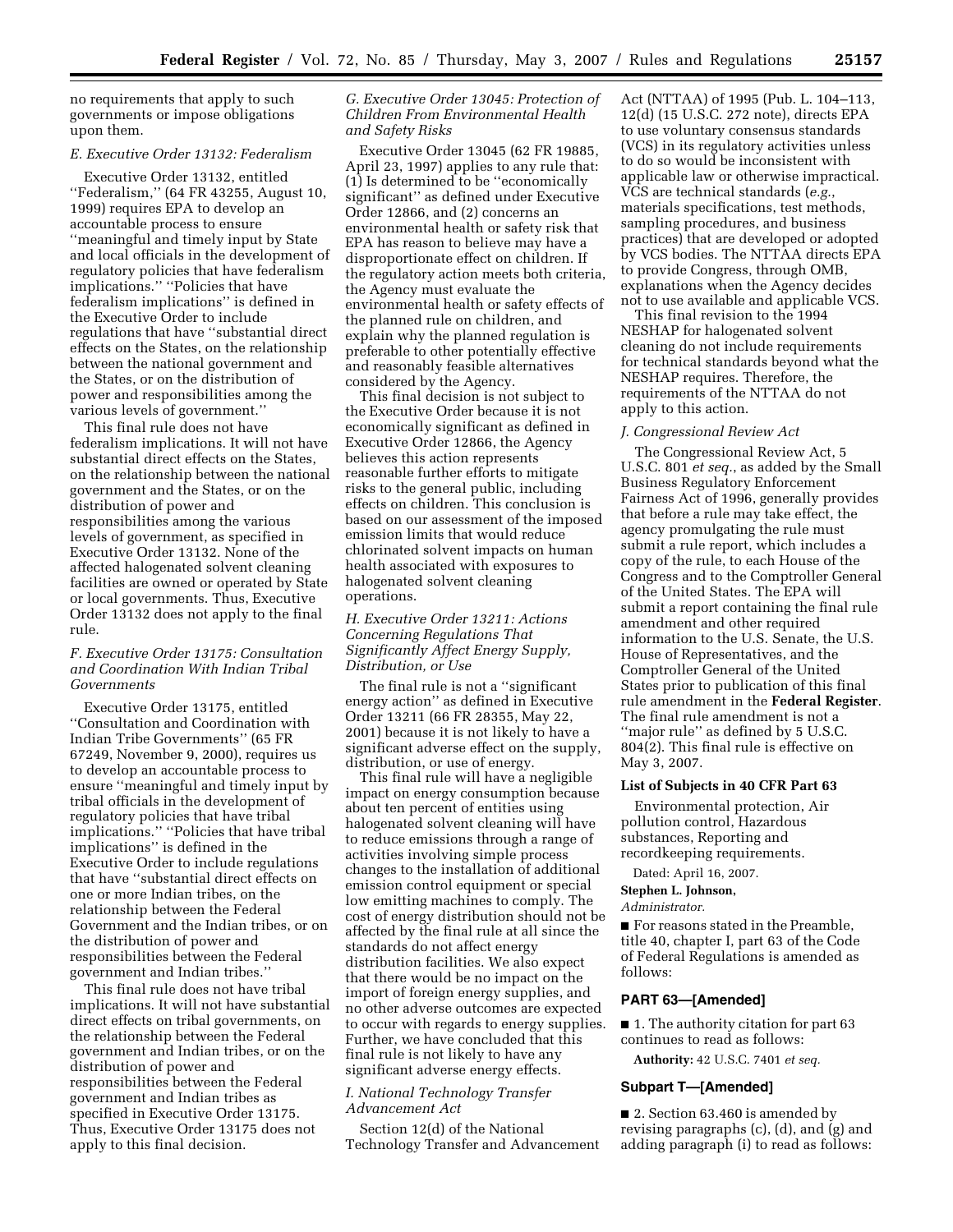### **§ 63.460 Applicability and designation of source.**

\* \* \* \* \* (c) Except as provided in paragraph (g) of this section, each solvent cleaning machine subject to this subpart that commenced construction or reconstruction after November 29, 1993 shall achieve compliance with the provisions of this subpart, except for § 63.471, immediately upon start-up or by December 2, 1994, whichever is later.

(d) Except as provided in paragraph (g) of this section, each solvent cleaning machine subject to this subpart that commenced construction or reconstruction on or before November 29, 1993 shall achieve compliance with the provisions of this subpart, except for § 63.471, no later than December 2, 1997.

\* \* \* \* \* (g) Each continuous web cleaning machine subject to this subpart shall achieve compliance with the provisions of this subpart, except for § 63.471, no later than December 2, 1999.

\* \* \* \* \* (i) The compliance date for the requirements in § 63.471 depends on the date that construction or reconstruction of the affected facility commences. For purposes of this

paragraph, affected facility means all solvent cleaning machines, except solvent cleaning machines used in the manufacture and maintenance of aerospace products, solvent cleaning machines used in the manufacture of narrow tubing, and continuous web cleaning machines, located at a major source that are subject to the facilitywide limits in Table 1 of  $\S$  63.471(b)(2), and for area sources, affected facility means all solvent cleaning machines, except cold batch cleaning machines, located at an area source that are subject to the facility-wide limits in Table 1 of  $§ 63.471(b)(2).$ 

(1) Each affected facility that was constructed or reconstructed on or before August 17, 2006, shall be in compliance with the provisions of this subpart no later than May 3, 2010.

(2) Each affected facility that was constructed or reconstructed on or after August 17, 2006, shall be in compliance with the provisions of this subpart on May 3, 2007 or immediately upon startup, whichever is later.

■ 3. Section § 63.471 is added to Subpart T to read as follows:

#### **§ 63.471 Facility-wide standards.**

(a) Each owner or operator of an affected facility shall comply with the requirements specified in this section. For purposes of this section, affected facility means all solvent cleaning machines, except solvent cleaning machines used in the manufacture and maintenance of aerospace products, solvent cleaning machines used in the manufacture of narrow tubing, and continuous web cleaning machines, located at a major source that are subject to the facility-wide limits in paragraph (b)(2) of this section, and for area sources, affected facility means all solvent cleaning machines, except cold batch cleaning machines, located at an area source that are subject to the facility-wide limits in paragraph (b)(2) of this section.

(b)(1) Each owner or operator of an affected facility must maintain a log of solvent additions and deletions for each solvent cleaning machine.

(2) Each owner or operator of an affected facility must ensure that the total emissions of perchloroethylene (PCE), trichloroethylene (TCE) and methylene chloride (MC) used at the affected facility are equal to or less than the applicable facility-wide 12-month rolling total emission limit presented in Table 1 of this section as determined using the procedures in paragraph (c) of this section.

TABLE 1.—FACILITY-WIDE EMISSION LIMITS FOR FACILITIES WITH SOLVENT CLEANING MACHINES

| Solvents emitted                                                       | Facility-wide annual<br>emission limits in kg-<br>for general population<br>degreasing machines | Facility-wide annual<br>emission limit in kg for<br>military depot<br>maintenance facilities |
|------------------------------------------------------------------------|-------------------------------------------------------------------------------------------------|----------------------------------------------------------------------------------------------|
|                                                                        | 4.800                                                                                           | 8,000                                                                                        |
|                                                                        | 14.100                                                                                          | 23,500                                                                                       |
|                                                                        | 60.000                                                                                          | 100,000                                                                                      |
| Multiple solvents—Calculate the MC-weighted emissions using equation 1 | 60.000                                                                                          | 100,000                                                                                      |

a PCE emission limit calculated using CalEPA URE.

**Note:** In the equation, the facility emissions of PCE and TCE are weighted according to their carcinogenic potency relative to that of MC. The value of  $\overline{A}$  is 12.5. The value for B is 4.25.

#### $W E = (PCE \times A) + (TCE \times B) + (M C)$  (Eq.9)

Where:

- WE = Weighted 12-month rolling total emissions in kg (lbs).
- PCE = 12-month rolling total PCE emissions from all solvent cleaning machines at the facility in kg (lbs).
- TCE = 12-month rolling total TCE emission from all solvent cleaning machines at the facility in kg (lbs).
- MC = 12-month rolling total MC emissions from all solvent cleaning machines at the facility in kg (lbs).

(c) Each owner or operator of an affected facility shall on the first operating day of every month,

demonstrate compliance with the applicable facility-wide emission limit on a 12-month rolling total basis using the procedures in paragraphs (c)(1) through (5) of this section. For purposes of this paragraph, ''each solvent cleaning machine'' means each solvent cleaning machine that is part of an affected facility regulated by this section.

(1) Each owner or operator of an affected facility shall, on the first operating day of every month, ensure that each solvent cleaning machine system contains only clean liquid solvent. This includes, but is not limited to, fresh unused solvent, recycled solvent, and used solvent that has been cleaned of soiled materials. A fill line must be indicated during the first month the measurements are made. The solvent level within the machine must

be returned to the same fill-line each month, immediately prior to calculating monthly emissions as specified in paragraphs (c)(2) and (3) of this section. The solvent cleaning machine does not have to be emptied and filled with fresh unused solvent prior to the calculations.

(2) Each owner or operator of an affected facility shall, on the first operating day of the month, using the records of all solvent additions and deletions for the previous month, determine solvent emissions (Eunit) from each solvent cleaning machine using equation 10:

$$
E_{unit} = SA_i - LSR_i - SSR_i
$$
 (Eq. 10)  
Where:

 $E<sub>unit</sub>$  = the total halogenated HAP solvent emissions from the solvent cleaning